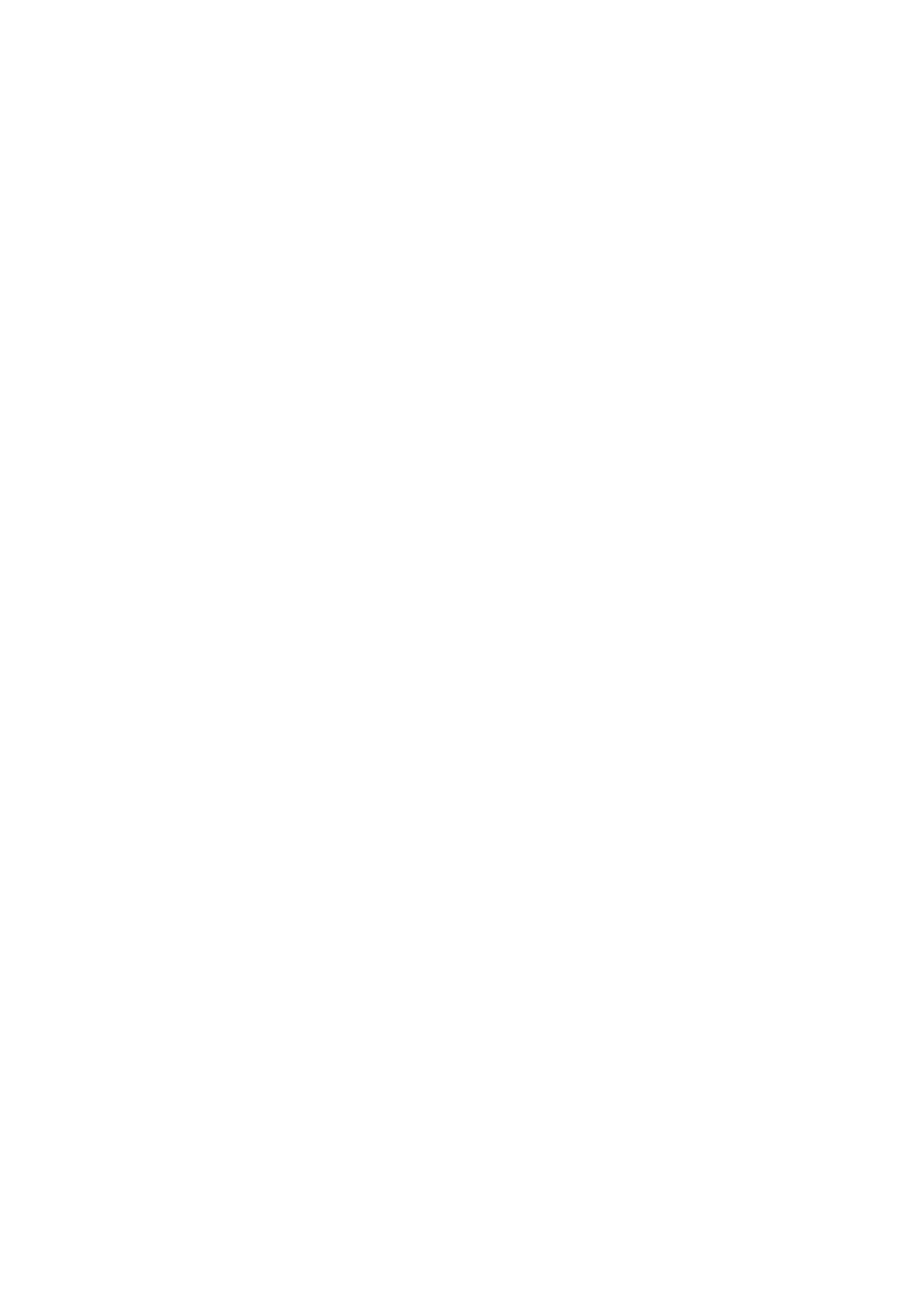# **Digital flexor tendon sheath contamination or infection in 111 horses**

An investigation of factors associated with outcome of treatment

*Agnes Hammarlund*

*Supervisor: Karl Ljungvall, Department of Clinical Sciences Examiner: Ove Wattle, Department of Clinical Sciences*

*Degree Project in Veterinary Medicine*

*Credits: 30 HEC Level: Second cycle, A2E Course code: EX0869 Course coordinating department: Department of Clinical Sciences*

*Place of publication: Uppsala Year of publication: 2020 Online publication: [https://stud.epsilon.slu.se](https://stud.epsilon.slu.se/) Cover illustration: 3D reconstruction of a computer tomographic image, illustrating a contrast study of the digital flexor tendon sheath. Diagnostic Imaging Clinic, University Animal Hospital, SLU*

*Key words: horse, digital flexor tendon sheath, synovial infection, synovial contamination, lavage, tenoscopy, outcome, survival rate*

**Sveriges lantbruksuniversitet Swedish University of Agricultural Sciences**

Faculty of Veterinary Medicine and Animal Science Department of Clinical Sciences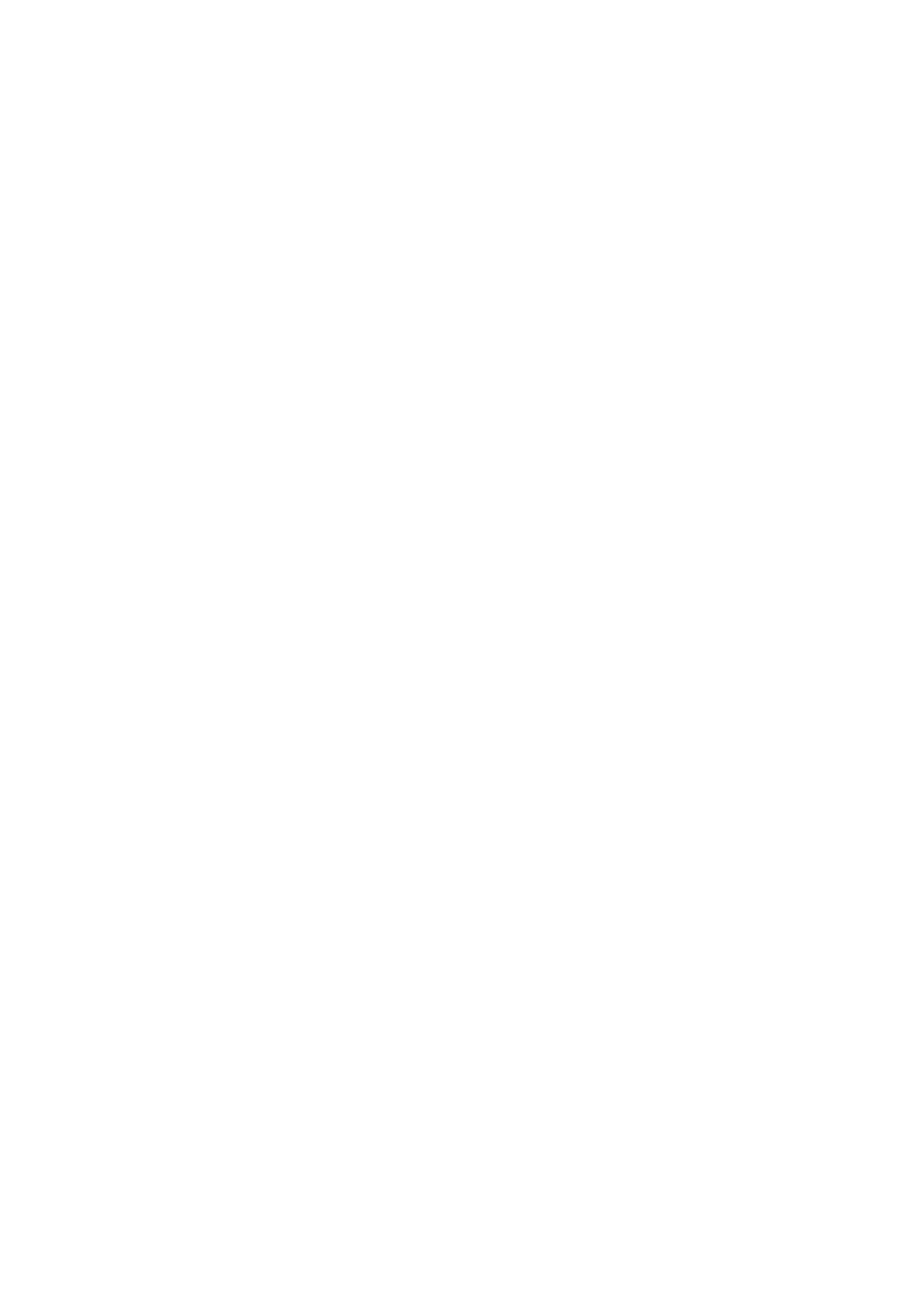#### **SUMMARY**

Contamination or infection of the digital flexor tendon sheath (DFTS) is a common problem in horses and the prognosis has traditionally been considered as poor. The purpose of this study was to increase the knowledge regarding the prognosis for horses with contamination or infection of the DFTS and to investigate whether specific factors are influencing the outcome in terms of survival. The hypothesis was that damage to tendons within the DFTS would negatively influence the survival rate and that horses treated early after injury or onset of clinical signs would have a better chance of survival. It was also hypothesized that tenoscopic surgical treatment would result in a better prognosis than through-and-through lavage.

Medical records from 111 horses diagnosed with infection of the DFTS or with a wound penetrating the DFTS, treated at three equine hospitals in Sweden between 2004 and 2019, were reviewed retrospectively. Information regarding the time from injury or the onset of clinical signs to admission, the time from admission to surgery, the aetiology, the presence of any tendon injuries, the presence of foreign material in the DFTS, the surgical method, the number of surgeries, the involvement of any additional synovial structures and the use of post-operative drainage was recorded. Outcome in terms of survival to discharge was also noted.

The aetiology was a perforating wound 101 cases, iatrogenic infection in 3 cases and unknown in 7 cases. All horses had some kind of surgical lavage performed, consisting of tenoscopy in 96 cases, through-and-through lavage in 6 cases and tenosynoviotomy in 5 cases. Four horses had both through-and-through lavage and tenoscopy performed. The overall short-term survival rate was 82% in terms of discharge from the hospital. This result is comparable with those of previous similar investigations.

Only one of the investigated factors was shown to influence the outcome significantly. A lower survival-rate was noted in horses treated by tenosynoviotomy compared to other surgical techniques (tenoscopy or through-and-through lavage or a combination of the two). The fact that a lower proportion of horses treated with tenosynovoitomy survived was suspected to reflect the severity of the injury in those horses.

The three hypotheses stated above could not be confirmed for this population. To evaluate whether the advantages of tenoscopy are generating better outcomes compared to through-and through lavage, controlled studies of a prospective design are required.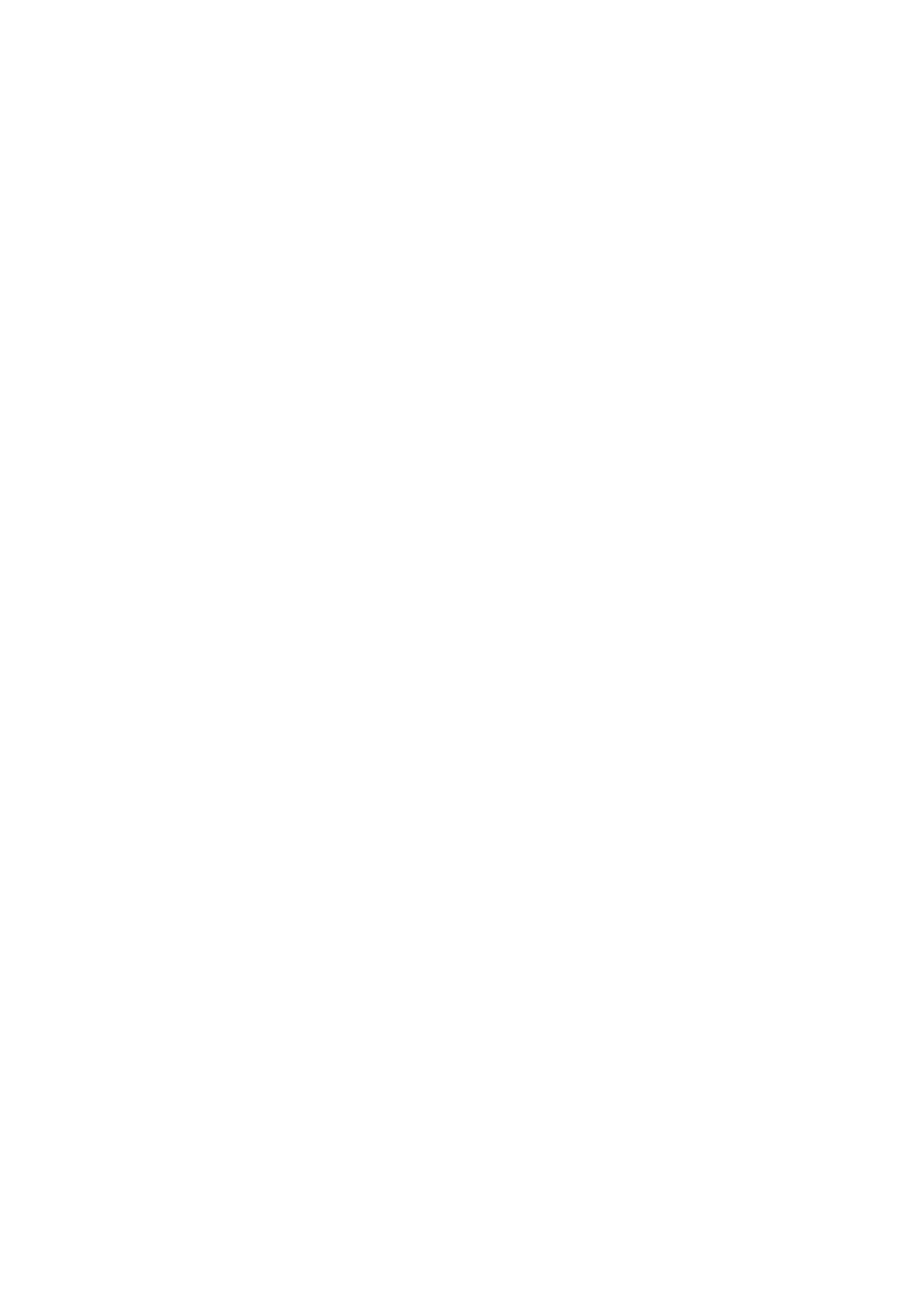# **CONTENT**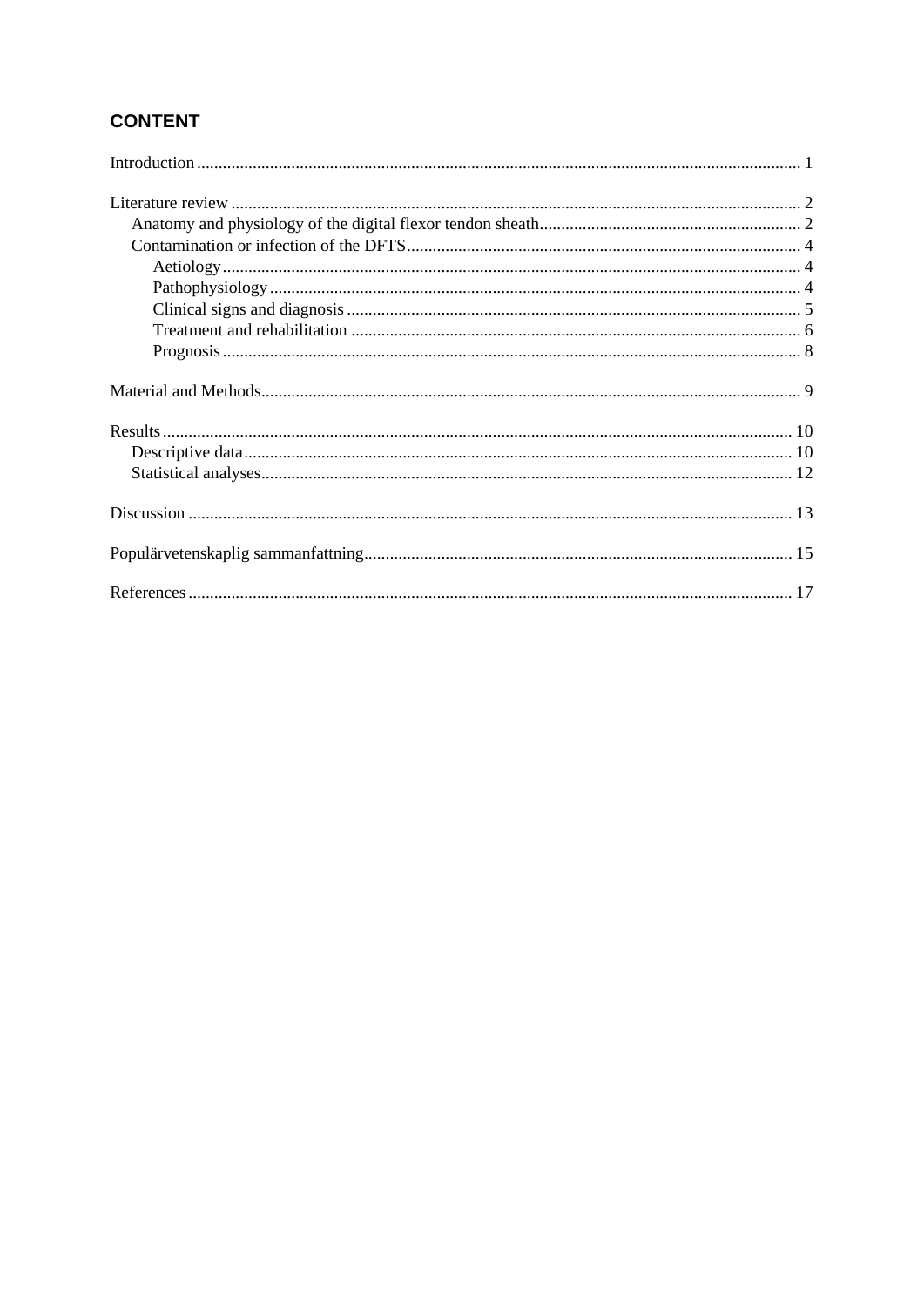# **ABBREVIATIONS**

| <b>DDFT</b> | Deep digital flexor tendon        |
|-------------|-----------------------------------|
| <b>DFTS</b> | Digital flexor tendon sheath      |
| MF          | Manica flexoria                   |
| PAL         | Palmar/plantar annular ligament   |
| <b>SDFT</b> | Superficial digital flexor tendon |
| <b>TNCC</b> | Total nucleated cell count        |
| TР          | Total protein                     |
|             |                                   |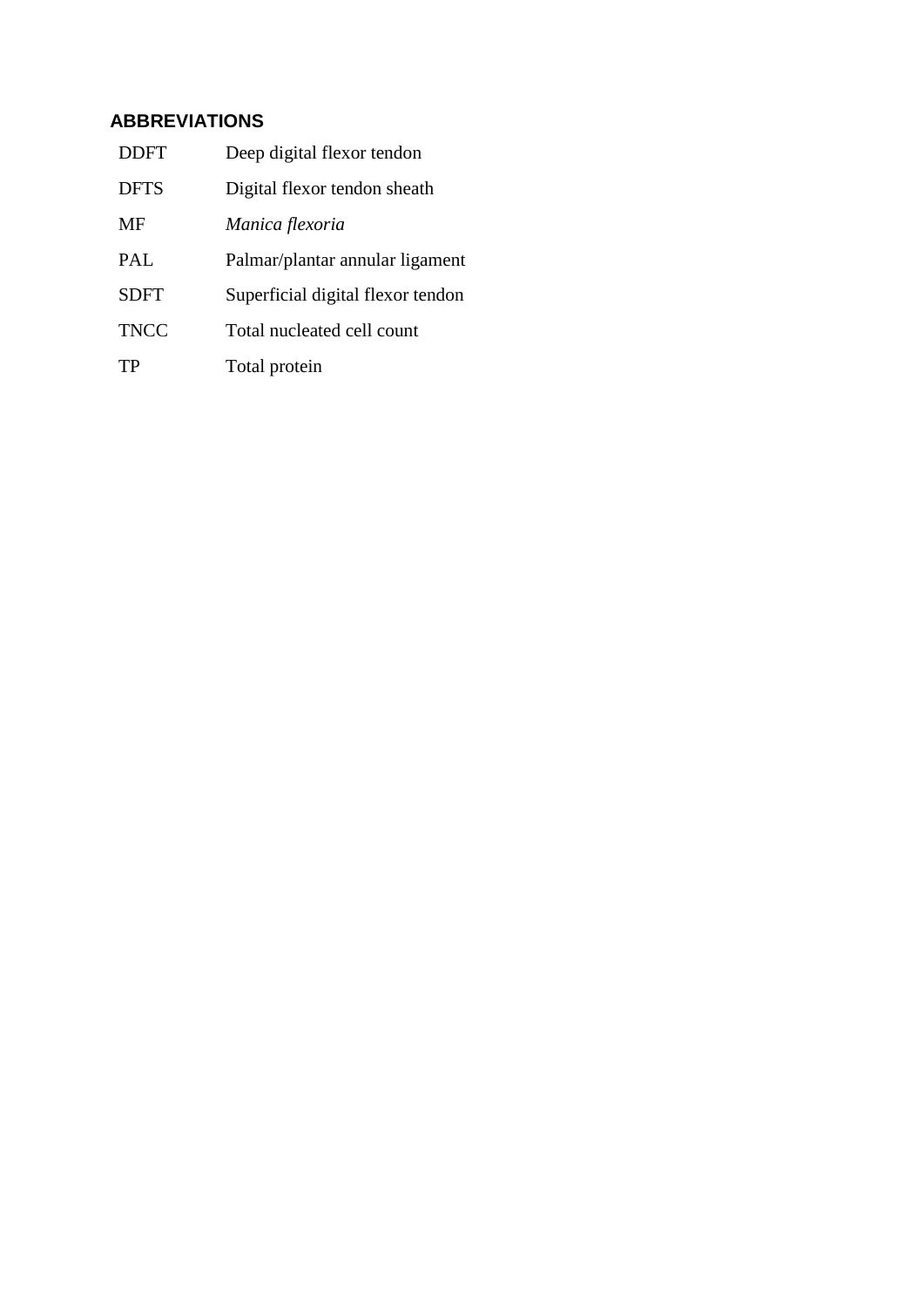#### <span id="page-8-0"></span>**INTRODUCTION**

Contamination or infection of the digital flexor tendon sheath (DFTS) are potentially fatal conditions in horses that may require extensive and costly veterinary actions. Despite these actions, complications can lead to chronic lameness and thus reduced ability of the horse to perform. The most common cause for contamination or infection of synovial structures are wounds and the DFTS is highly exposed to traumatic injuries due to its location in the distal limb with parts of it lying exposed directly under the skin (Schneider *et al.,* 1992a*)*.

Traditionally, the prognosis following treatment of DFTS infection has been regarded as poor, but in the last decades, with new treatment options and improved management, it seems like that the prognosis has improved (van Weeren, 2016). A few relatively recent publications have described the prognosis following contamination or infection of tendon sheaths. Short-term survival rates between 78 and 90% have been reported (Frees *et al.,* 2002; Fraser & Bladon, 2004; Smith *et al.,* 2006; Wereszka *et al.,* 2007) but in the long term only 41 to 54% of the treated horses returned to their previous levels of performance (Smith *et al.,* 2006; Wereszka *et al.,* 2007).

The purpose of this study was to describe the outcome of treatment of 111 horses diagnosed with contamination or infection of the DTFS. Further investigations were done to identify specific factors influencing the outcome in terms of survival. The hypothesis was that damage to tendons within the DFTS would negatively influence the survival rate and that horses treated early after injury or onset of clinical signs would have a better chance of survival. It was also hypothesized that tenoscopic surgical treatment would result in a better prognosis than throughand-through lavage.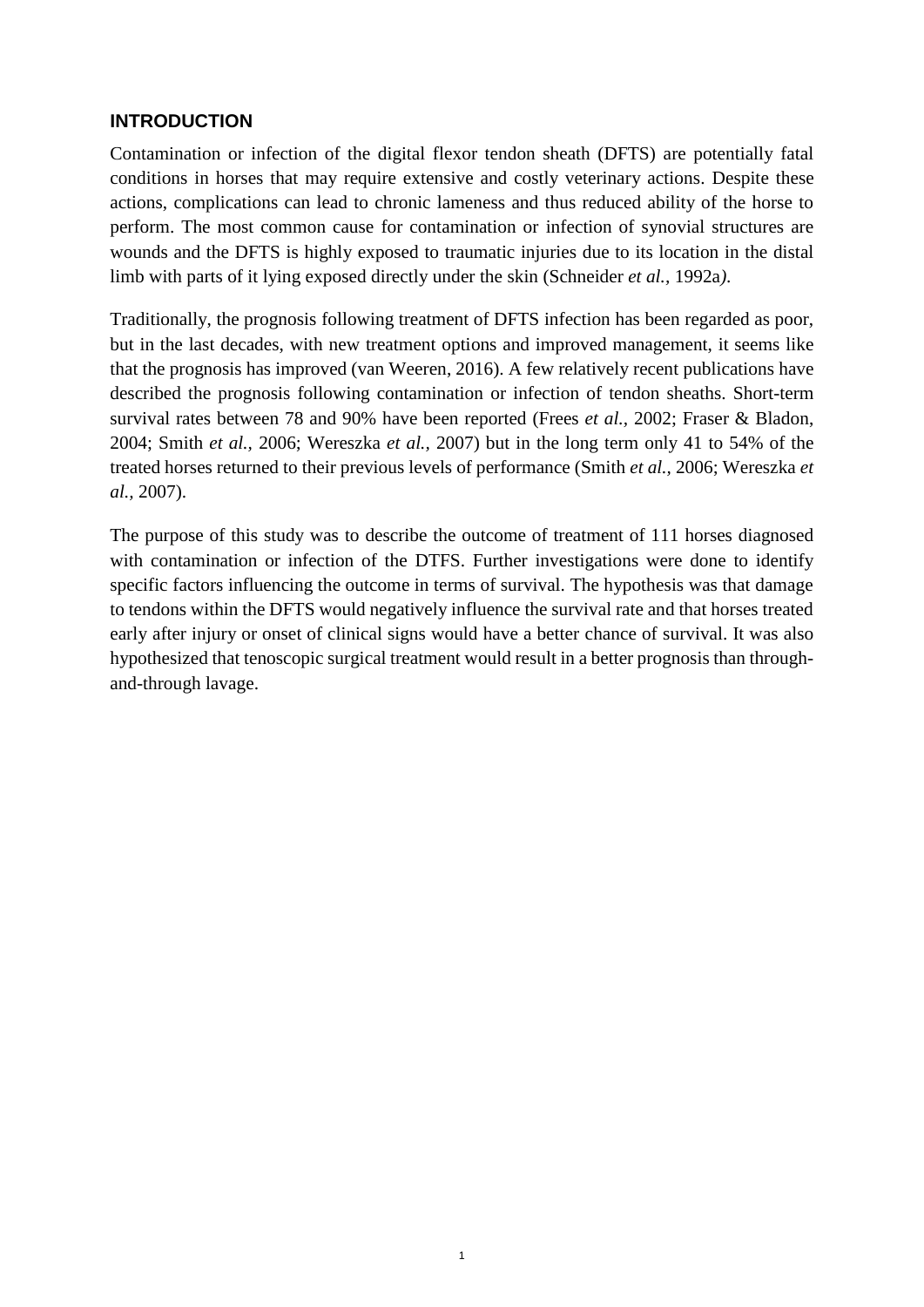# <span id="page-9-0"></span>**LITERATURE REVIEW**

# <span id="page-9-1"></span>**Anatomy and physiology of the digital flexor tendon sheath**

The digital tendon sheath is a synovial structure located on the palmar/plantar aspect of the distal limb. It surrounds the digital flexor tendons from 4-7 cm proximal to the fetlock to mid P2 level, and facilitates movement of the tendons by providing lubrication (Denoix, 1994; Dyce *et al.,* 2009,).

Proximal to the proximal sesamoid bones and within the DFTS the borders of the superficial digital flexor tendon (SDFT) extends into a fibrous ring that is called the *manica flexoria* (MF), which embraces the deep digital flexor tendon (DDFT) (Denoix, 1994). Further distal, the flexor tendons run through a canal formed by the palmar or plantar annular ligament (PAL). The ligament holds the flexor tendons in place by inserting abaxially on the proximal sesamoid bones. In this area the palmar/plantar sheath wall is composed of the PAL and distal to that by the proximal digital annular ligament. The proximal digital annular ligament is thin, x-shaped and adherent to the SDFT. Its proximal attachments are located proximopalmar/-plantar on either side of the proximal phalanx. Its distal insertions are situated medially and laterally together with the SDFT on the distal end of the proximal phalanx (Denoix, 1994).

Where the DFTS is not covered by annular ligaments it has a number of recesses. The proximal recess is located proximal to the MF and is palpable between the flexor tendons and the suspensory branches. There are four collateral recesses, of which two are situated on either side of the pastern just below the proximal sesamoid bones and two are situated medial and lateral between the proximal and distal attachments of the proximal digital annular ligament. In addition, there is a distal recess which can be palpated between the proximal digital annular ligament and the distal digital annular ligaments when the sheath is distended (Denoix, 1994). The anatomy of the DFTS and the nearby located structures in a hindlimb are showed in Figure 1 and 2.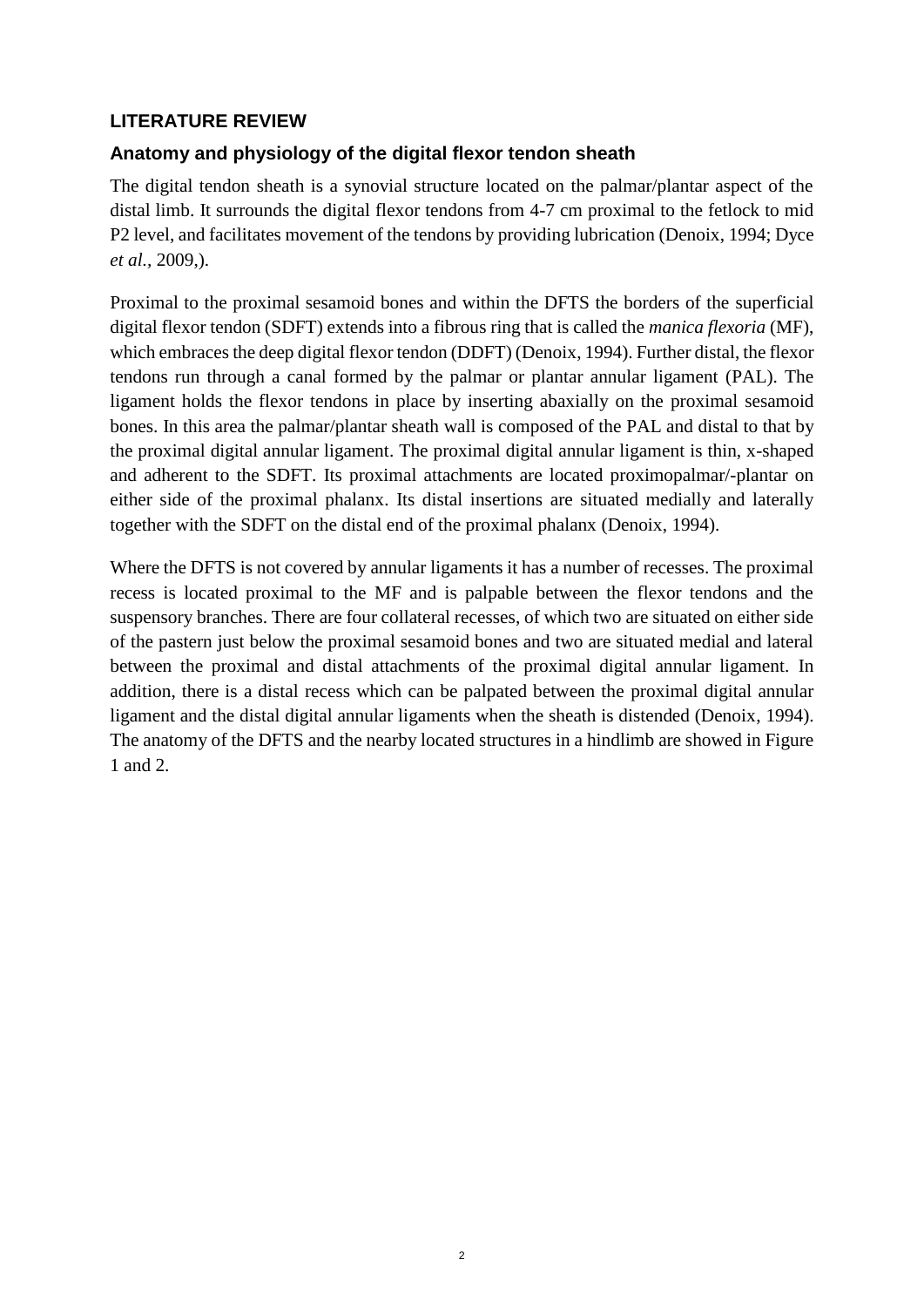

Figure 1. *From left to right:* A, B *and* C. A: *The skin has been removed in the area of the DFTS.*  SB: *branch of suspensory ligament,* NB*: neurovascular bundle.* B: *The PAL has been cut and the DFTS opened. Forceps are holding the SDFT. Arrows are pointing at the transected PAL.* C: *Asterisks (\*) are marking the proximal and distal attachments of the proximal digital annular ligament. Photos: Agnes Hammarlund.*



Fig 2. *From left to right:* C and D*.* C: *The* MF *has been cut. Arrows are pointing at the cut edges of the MF.* DDFT\*: *plantar surface of the DDFT.* D: *One of the attachments of the SDFT has been cut and is marked with #. Arrows are pointing at the MF.*  PSB: *proximal sesamoid bone*, SSL: *straight sesamoidean ligament. Photos: Agnes Hammarlund.*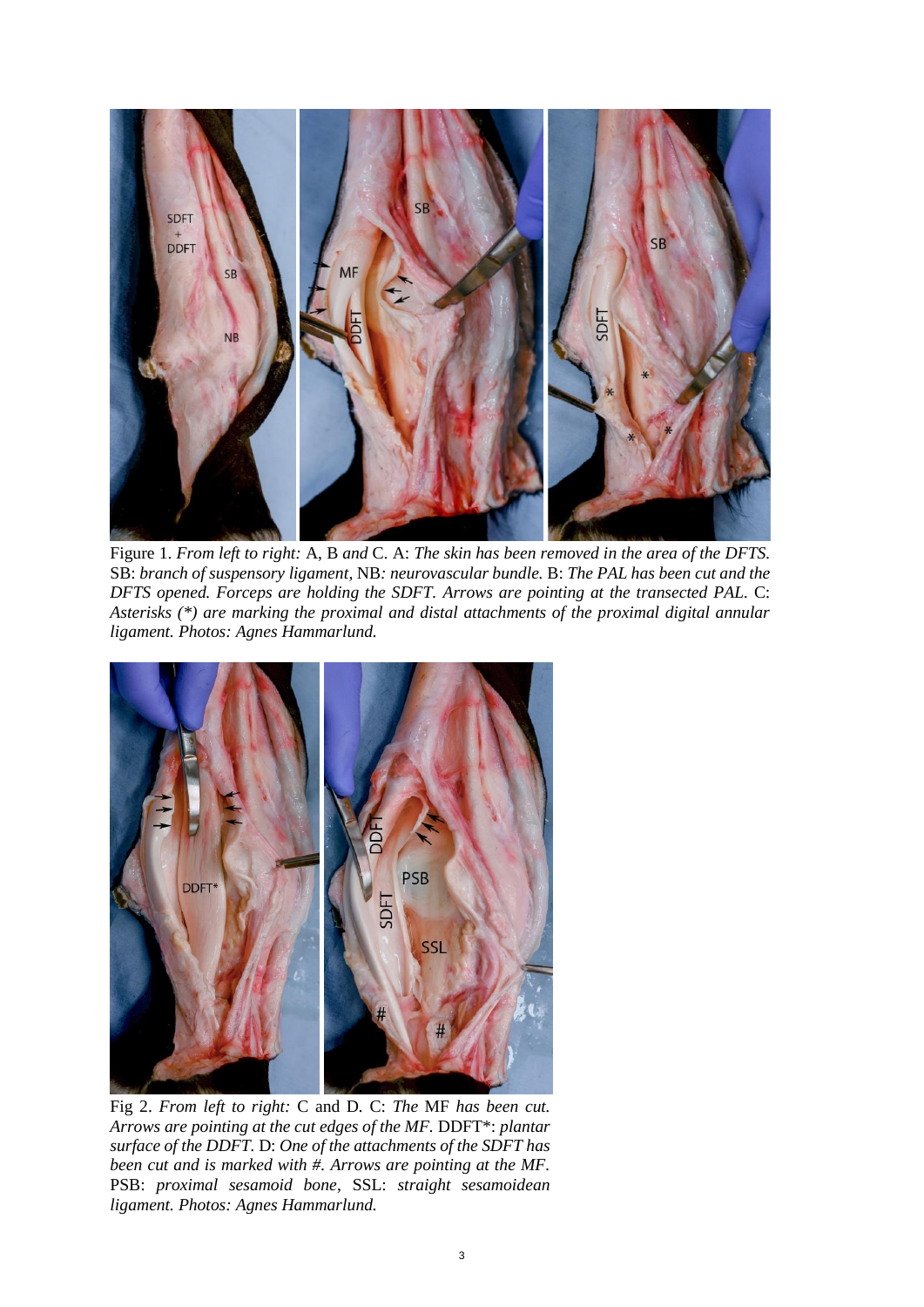Like in other synovial structures the inside of the tendon sheath has a lining composed of synovial cells. The most important functions of the synovium are protein secretion and phagocytosis, through which it regulates the contents of the synovial fluids. Proteins secreted into the synovial fluid are important components of synovial metabolism in healthy conditions as well as in pathologic disorders like inflammation and infection (Frisbie & Johnson, 2018). The environment inside a tendon sheath is similar to that of a synovial joint or bursa, and therefore it responds correspondingly to bacterial contamination (McIlwraith *et al.,* 2015).

The synovial fluid should be transparent to pale yellow in colour, non-flocculent, viscous and it should not clot (Steel, 2008). Total nucleated cell counts (TNCC) of synovia of up to 500 cells/ $\mu$ l and total protein (TP) levels of around 5 g/L are considered as normal (Frisbie & Johnson, 2018). These reference values are validated for synovial joints and not for tendon sheaths. Malark *et al.* (1991) did not observe values of TNCC and TP concentrations that differed significantly from these reference values, when synovial fluid from the DFTS specifically was evaluated in 13 horses. However, they did observe some differences, which was a lower concentration of hyaluronic acid and a lower mucin precipitation, which is a measure of hyaluronan quality.

# <span id="page-11-0"></span>**Contamination or infection of the DFTS**

# <span id="page-11-1"></span>*Aetiology*

The most common cause of contamination or infection of synovial structures is wounds. The contamination can either enter the structure by direct penetration or indirect from infected neighbouring structures. In penetrating injuries foreign material can sometimes be introduced into the tendon sheath (van Weeren, 2016).

The other two pathways of microorganisms entering the synovial structure are iatrogenic through injections or surgical procedures or by a haematogenous route. The latter is common in foals but uncommon in horses older than six months (van Weeren, 2016).

In 114 bacterial isolates from horses that were treated in the UK for synovial infection, *Staphylococcus* spp. were the most frequent cultured bacteria. Of all isolates, 75% were grampositive bacteria and the remaining 25% were gram-negatives. Of the gram-negative bacteria, *Enterobacteriacae* were most frequently cultured (Robinson *et al.,* 2016).

#### <span id="page-11-2"></span>*Pathophysiology*

The pathophysiology of infection in a tendon sheath is very similar to that of a synovial joint (Schneider *et al.,* 1992a; McIlwraith *et al.,* 2015). Microbial contamination of synovial structures can rapidly result in colonization of the synovial membranes and develop into an established infection. Wright *et al.* (2003) suggested that potentiating factors for establishment of synovial infection are the presence of foreign material, tissue damage and the characteristics and dose of the contaminating microorganism. These factors together with the immune response of the host may influence the duration of the subclinical phase and the degree of clinical signs that the horse develops (van Weeren, 2016). The tendon sheath responds to micro-organisms with an inflammatory cascade, comparable to the reaction that occurs when other parts of the body are invaded. Permeability of the blood supplying vessels increases, and the synovial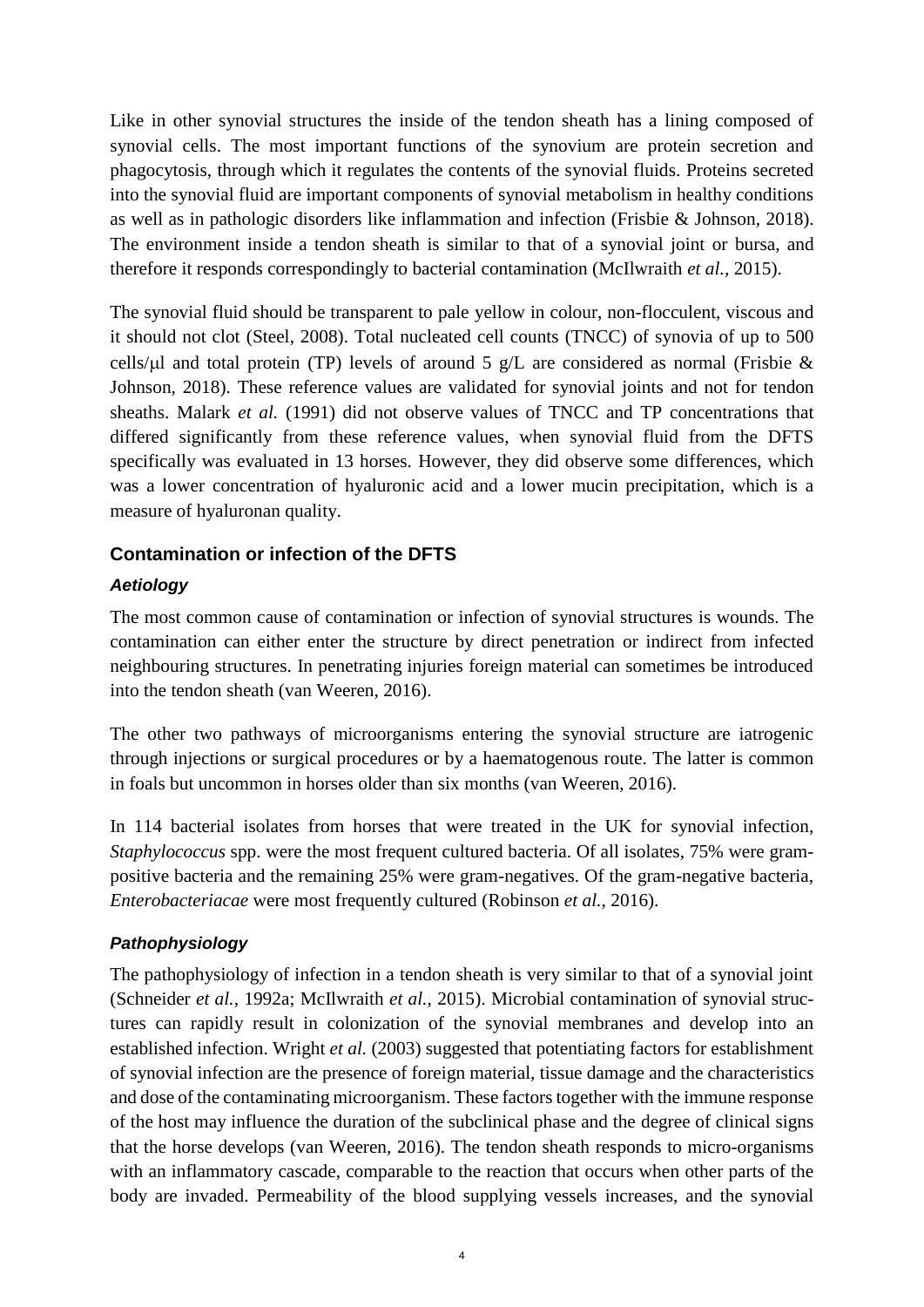membranes becomes hyperaemic. The early inflammatory reaction also consists of recruitment of neutrophils and monocytes, which releases inflammatory mediators, such as cytokines, collagenases and tumour necrosis factor. These factors are secreted into the synovial fluid directly from synovial cells as well (Joyce, 2007) and results in alterations of the synovial fluid which includes degradation of hyaluronan, reduced production of proteoglycans and fibrin deposition (Hardy *et al.,* 1998). With the inflammatory reaction follows increased intrasynovial pressure, that is a contributing cause of pain. Chronic changes that develop from a prolonged inflammation include pannus formation, hypertrophy of synovial membranes and adhesion formation within the DFTS (Joyce, 2007).

#### <span id="page-12-0"></span>*Clinical signs and diagnosis*

Clinical signs associated with infection of tendon sheaths are severe lameness, painful effusion of the tendon sheath, cellulitis and fever in most cases (Frees *et al.,* 2002). In cases where the tendon sheath has been penetrated by a wound, synovial fluid may sometimes initially drain through the wound which, in turn, leads to less dramatic increase in synovial pressure and less pronounced lameness, compared with a sealed lesion (van Weeren, 2016). Similarly, horses with wounds involving the DTFS of short duration are not necessarily lame because infection is not yet established (Joyce, 2007).

Diagnosis is made based on clinical signs in conjunction with various diagnostic tests. Upon occurrence of any wound in the area of the DFTS, this should be thoroughly explored after clipping and aseptic preparation of the wound area to determine which structures that are involved or at risk of involvement. Sampling of synovia is an important diagnostic modality. Synoviocentesis should be performed at an injection site as distant from any wound as possible. Following collection of the synovial sample, a pressure test can be performed by injection of saline solution into the tendon sheath through the same needle. The test can confirm synovial communication if fluid is leaking out of the wound or indicate that this is less likely if the structure holds the pressure when distended (Joyce, 2007).

Gross examination of the synovial fluid includes assessment of viscosity, turbidity and colour. Infected synovial fluid is frequently cloudy, sometimes flocculent, and commonly has a reduced viscosity and various discolorations (Steel, 2008).

Total nucleated cell counts exceeding 20 000 cells/ $\mu$ l are indicative of infection (Richardsson & Stewart, 2018). Total protein levels normally increase as well but are not as reliable as they vary to a high degree depending on duration and severity. In infected synovial cavities TP levels often exceed 40 g/l (Steel, 2008).

Cytology is very helpful for diagnosis of synovial infection. A neutrophil percentage of 90 or more together with degenerative changes of neutrophils are convincing findings, especially if extracellular or intracellular bacteria are present (Steel, 2008).

A positive bacterial culture is considered as the gold standard for diagnosis of synovial sepsis. However, false negative cultures are common, despite culturing in blood culture media under aerobic and anaerobic conditions. Therefore, a negative culture does not exclude infection. Any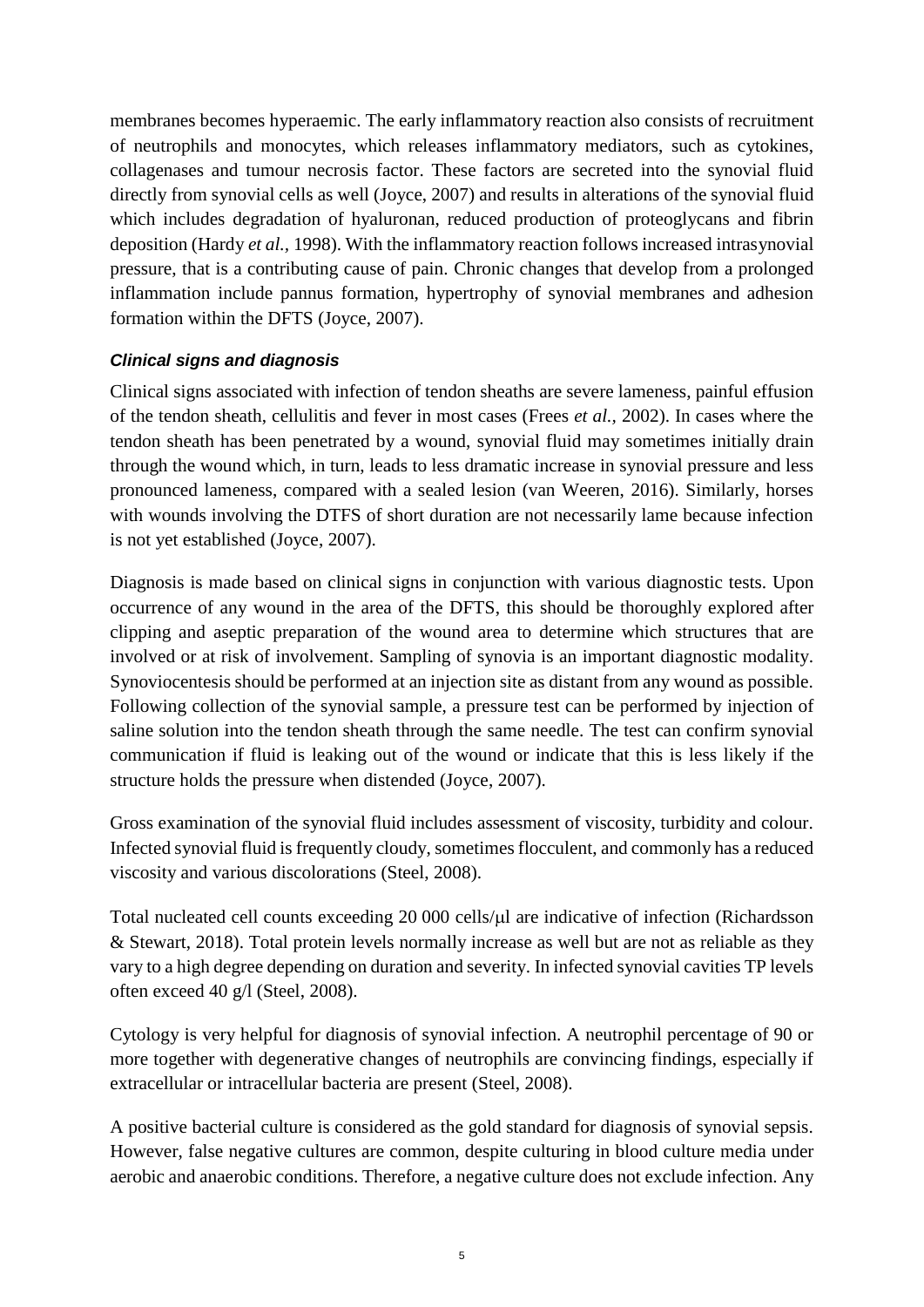bacterial growth should be submitted to sensitivity testing so that antimicrobial treatment can be adapted in cases not responding to treatment (Richardsson & Stewart, 2018).

Ultrasonography can be helpful in establishing the diagnosis of infection of the tendon sheath. Typical sonographic findings are effusion, thickening of synovial membranes, increased echogenicity of the synovial fluid, hyperecogenic spots and fibrinous loculations. Presence of air and foreign material due to lacerations can challenge the examination but also support the diagnosis when there is suspicion of involvement of the DFTS. One should keep in mind that findings can be highly variable, and that the absence of characteristic findings should not exclude infection. This is particularly true in acute cases when changes detectable with ultrasonography are often less prominent (Beccati *et al.,* 2015).

Radiography may not be diagnostic for tendon sheath infections but can be valuable to diagnose concurrent pathologies, like fissures, fractures and osteomyelitis. Radiopaque foreign material can be identified and if a wound is communicating with the DFTS the appearance of gas along tendons can sometimes be seen. As a further diagnostic modality contrast radiography can be used to establish communication between a wound and the tendon sheath (Bertone, 1995).

### <span id="page-13-0"></span>*Treatment and rehabilitation*

Where the facilities exist, lavage and inspection through tenoscopy is currently the most common choice of surgical technique for contaminated and infected tendon sheaths. Tenoscopy allows direct inspection of the tendons, removal of debris, adhesions or foreign material, and the ability of flushing all areas of the tendon sheath with large volumes of fluid in a short time (Fraser & Bladon, 2004). Some reports have declared benefits of lavage through tenoscopy as compared to through-and-through lavage in the treatment of septic tenosynovitis (Frees *et al.,* 2002; Fraser & Bladon, 2004). However, in a retrospective study of 51 cases by (Wereszka *et al.,* 2007), outcome was not significantly associated with the method for lavage chosen. Regardless of the surgical procedure chosen, extensive lavage is essential in the treatment of septic tendon sheaths. The principles of surgical treatment in addition to lavage are debridement of devitalized tissue, removal of any foreign material and elimination of microorganisms. Any presenting wounds are debrided and most often primary closed if possible (Wright *et al.,* 2003). In chronic cases, where aggressive debridement and elimination of adhesions are sometimes necessary, open tenosynoviotomy has been suggested as a good alternative (Chan *et al.,* 2000; Mc Nally *et al.,* 2013).

According to (Schneider *et al.,* 1992b) it can sometimes be indicated to create post-operative drainage in cases with established synovial infection that does not respond to single or repeated lavages. Chronic drainage can be achieved through intra-synovial drains or through incisions that are left open until they heal by second intention or are closed primarily when they are no longer needed.

Apart from surgical interventions, medical treatment should be initiated immediately when diagnosis is made. Medical treatment includes systemic broad-spectrum antimicrobials and possibly local antimicrobials (Richardsson & Stewart, 2018). Non-steroidal anti-inflammatory treatment is used to reduce inflammation and pain. When Owens *et al.* (1996) induced synovitis experimentally, horses that were pre-treated with phenylbutazone intravenously showed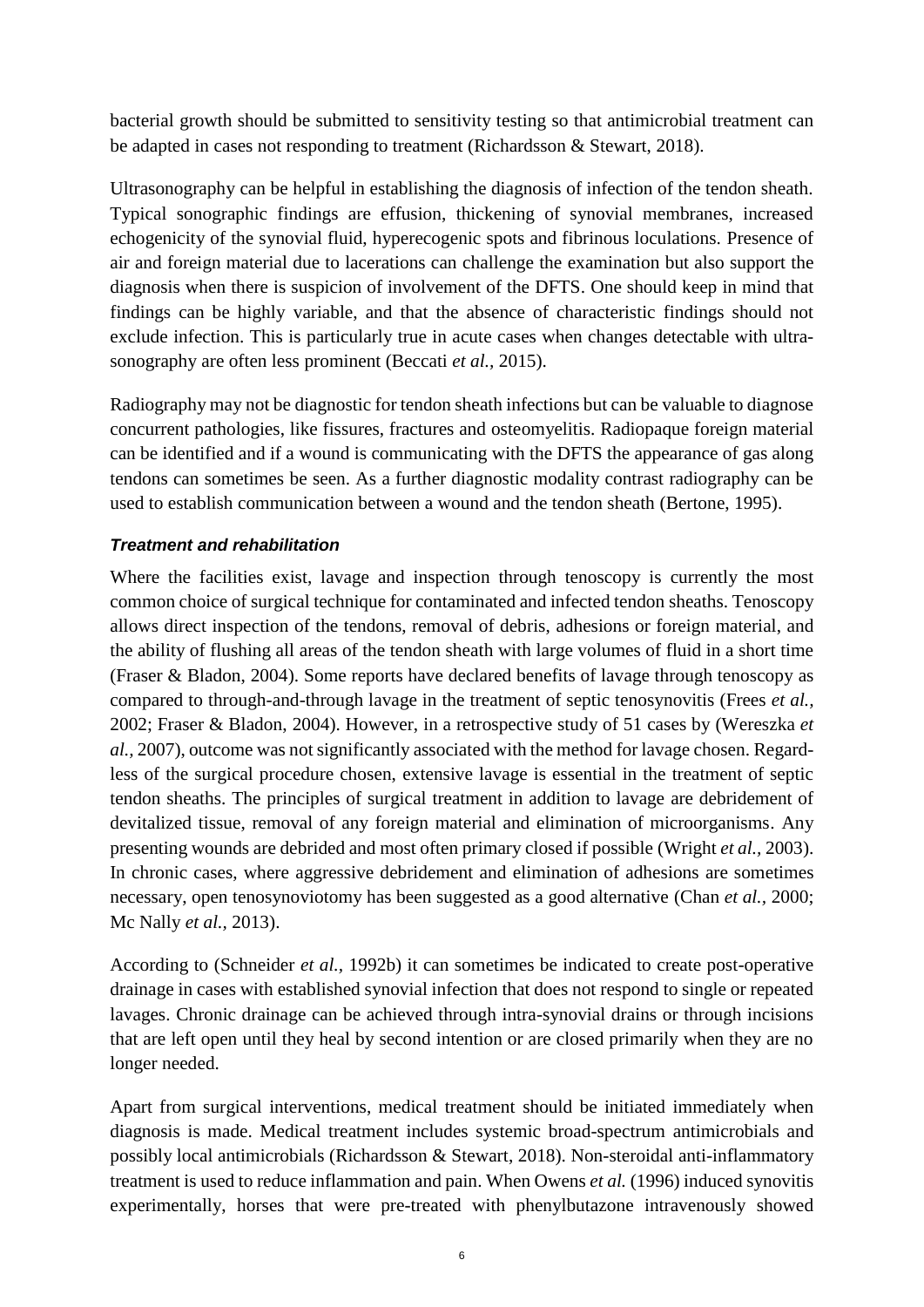reduced lameness, joint temperature and synovial fluid volume compared to control horses that received saline solution. Non-steroidal anti-inflammatory treatment has also been showed to reduce the concentration of intrasynovial inflammatory mediators in acute synovitis (Owens *et al.,* 1996; Morton *et al.,* 2005; Grauw *et al.,* 2009).

According to guidelines for use of antibiotics published by the Swedish Veterinary Association (2013), systemic penicillin in combination with gentamicin are the drugs of first choice for treatment of synovial infections. Gentamicin as a first-line treatment of synovial infections is in agreement with the results of a large survey of susceptibility tests published by (Robinson *et al.,* 2016). Of the gram-negative isolates analysed 70% were susceptible to gentamicin. Grampositive bacteria were only susceptible to penicillin in <20% of the cases and to gentamicin in >50% of the cases. Nevertheless, 100% of the *Streptococcus spp.* isolates were susceptible to penicillin. As a combined therapy, gentamicin and penicillin cover a large proportion of causative bacteria. In the referred study, enrofloxacin and ceftiofur were the antibiotics tested that had the highest susceptibility frequencies. However, as fluoroquinolones and third generation cephalosporins are considered as protected antimicrobials they should not be used routinely but be saved for life-threatening conditions in cases where other antimicrobials are ineffective. Any use should be motivated by culturing and susceptibility testing (Robinson *et al.,* 2016).

Honnas *et al.* (1991) have reported that some horses with infectious tenosynovitis can be treated without surgical interventions, recover and return to their previous use. The horses in this report received broad-spectrum antimicrobials, non-steroidal anti-inflammatory drugs and had their wounds debrided. Still, this is currently not a recommended treatment (Richardsson & Stewart, 2018).

The most commonly discussed complication following tendon sheath infections is adhesion formation within the tendon sheath (Honnas *et al.,* 1991; Frees *et al.,* 2002; Wright *et al.,* 2003; Wereszka *et al.,* 2007). To avoid adhesions, it has been suggested that walking exercise and/or passive motion should be introduced as early as possible post-operatively (Honnas *et al.,* 1991; Bertone, 1995; Frees *et al.,* 2002). The theory that this complication can be prevented by physiotherapy is supported by an experimental study performed on dogs (Gelberman *et al.,* 1983). The dogs went through tenotomy followed by surgical repair of their deep flexor tendons within the tendon sheath. Half of the dogs were completely immobilized, and the rest of the dogs were subjected to a passive motion physiotherapy program post-operatively. The dogs were euthanized at different stages of the healing process and the flexor tendons were evaluated microscopically and by gross examination. When groups were compared there was a distinct difference in quality of the flexor tendon surface between the two groups. Adhesions between the tendon sheath and the tendon was not noted at any stage of healing in the passive motion group (Gelberman *et al.,* 1983).

Other complications described are osteomyelitis of the proximal sesamoid bones and infectious tendinitis that can lead to tendon ruptures (Honnas *et al.,* 1991). The risk of contralateral limb laminitis due to unloading of the affected limb should also be taken into account (Wright *et al.,* 2003).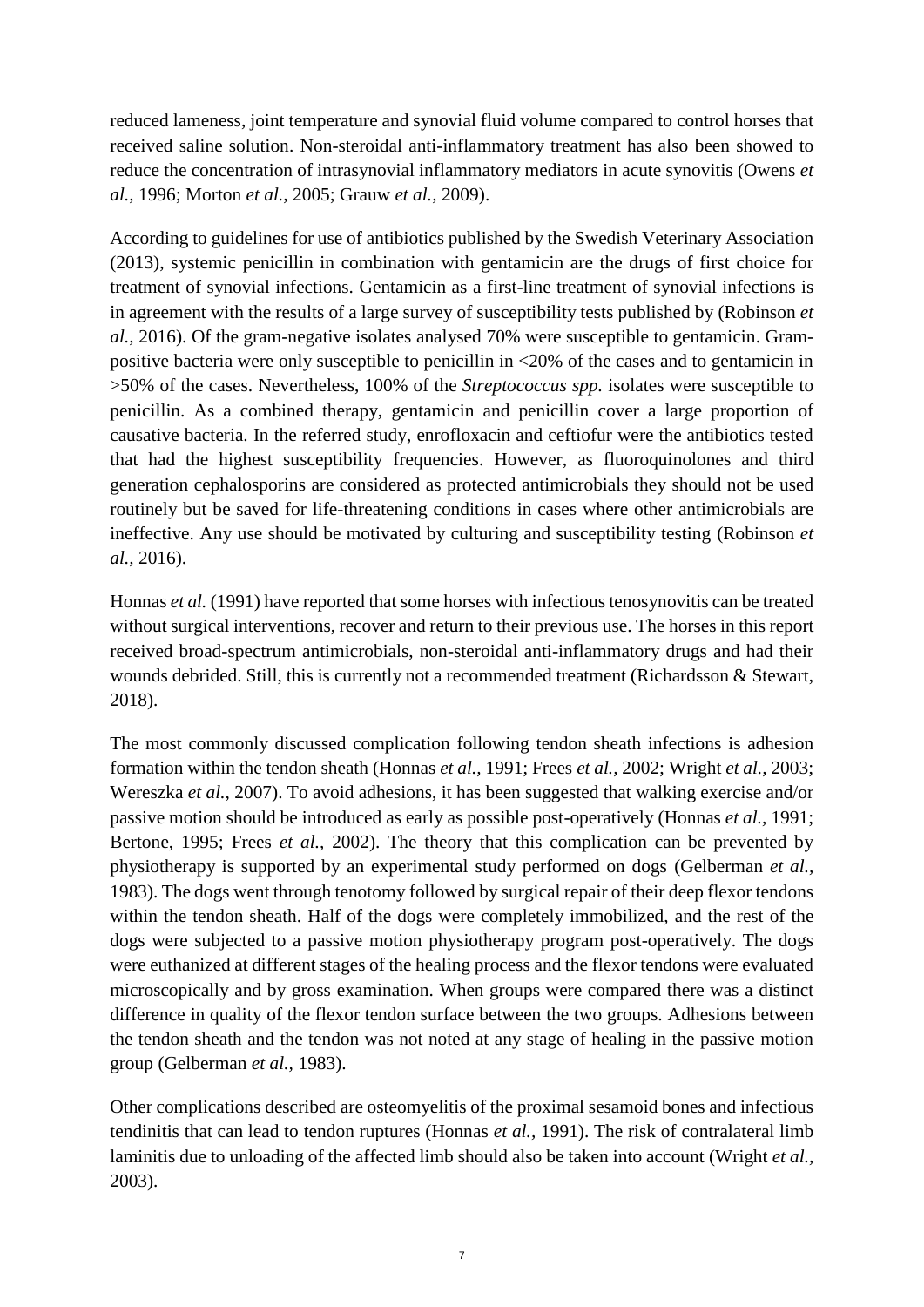# <span id="page-15-0"></span>*Prognosis*

In a retrospective study of 51 horses with septic tendon sheaths 78% of the included horses survived to discharge from the hospital (Wereszka *et al.,* 2007). Both affected DFTS and other tendon sheaths were represented, and the inclusion was based on bacterial cultures or synovial fluid alterations. Long-term follow-up showed that 73% of discharged horses were alive at least one year after surgery. Of the surviving horses 57% (41% of all included horses) went back to training at their previous or a higher level. Early treatment, within 24 hours after the onset of clinical signs, was found to be favourable for a good outcome. Infection of more than one synovial structure, tendon rupture and severe pannus formation were negative prognostic factors (Wereszka *et al.,* 2007).

Frees *et al.* (2002) reported that of 20 horses that were tenoscopically treated for open DFTS injuries 90% survived. At long-term follow-up, 70% of them were sound or mildly lame. A similar investigation was made by Fraser & Bladon (2004), who included 39 horses with lacerations of the DFTS. According to the report 84.6% of them were recovered from anaesthesia and 76.9% were alive at follow-up  $\geq$ seven months post-operatively. Sixty-nine percent were back to being used for their original or intended purpose at that time. Factors that had significant correlation with survival and return to use were treatment within 36 hours post injury. The authors concluded that if treatment was initiated that early, tendon damage was the limiting factor for long-term recovery (Fraser & Bladon, 2004).

The largest retrospective study to of septic digital tenosynovitis to this date covered 90 horses (Smith *et al.,* 2006). Inclusion was made based on clinical findings, bacterial cultures or synovial fluid alterations. Of the 90 horses, 87.7% survived to discharge from the hospital and of the 72 horses that were followed up long-term 54.2% had returned to their previous level of performance. None of the evaluated variables had a significant impact on survival (Smith *et al.,* 2006).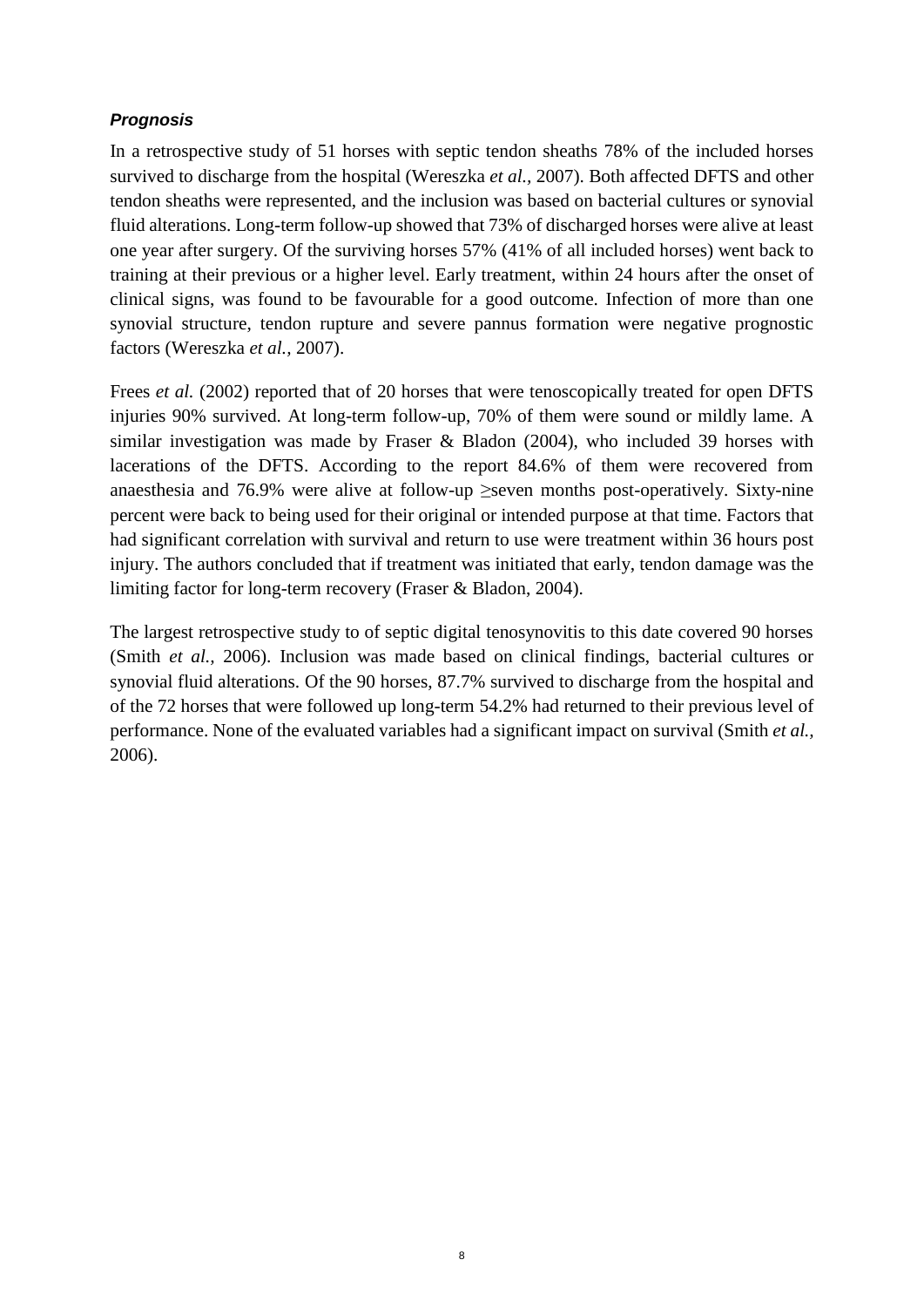#### **MATERIAL AND METHODS**

Medical records of horses treated at three different equine hospitals in Sweden, which will from now on be referred to as Hospital 1, Hospital 2, and Hospital 3 were reviewed. Seventy-five horses were treated at Hospital 1 between 2006 and 2019. Twenty-three horses were treated at Hospital 2 between 2004 and 2018. The remaining 22 horses were treated at Hospital 3 between 2016 and 2019. The time spans differed between the hospitals because of technical reasons related to the search for cases in the records. The cases treated in Hospital 1 and Hospital 3 were found by going through the surgery log, searching for the Swedish words for "tenoscopy" or "lavage" and "tendon sheath". The cases recorded at Hospital 2 were found through a search in the medical records for "digital tendon sheath" and "lavage". The method for finding cases resulted in that all included horses have had some kind of surgical interventions performed, although in some cases this was limited to through-and-through lavage. Cases that were euthanized prior to any surgical lavage have therefore not been included. In the case that any horses have been treated medically for contamination or infection of the SDFT at the three hospitals during the studied periods, they have not been detected. However, the latter is highly unlikely based on perceived opinions regarding acceptable standards of care at the involved hospitals.

Inclusion was made in cases where communication between the DFTS and any wound could be confirmed. Cases that were recorded without a wound were included if bacterial culturing of synovial fluid was positive or if synovial changes met specific criteria (a TNCC exceeding  $20 000$  cells/ $\mu$ l or a neutrophil percentage of 90 or more). Foals were only included if their cases were recorded with a wound or sepsis of only the DFTS and not if they showed signs of systemic sepsis. According to data obtained from the medical records 120 horses met these inclusion criteria. Eight horses were euthanized on the table and one horse was euthanized due to colic the day after surgery. These 9 horses were not included in the statistical analyses as treatment was not attempted and therefore the study population consisted of the remaining 111 horses.

Medical records were reviewed with regards to sex, age and breed, time from injury to admission, time from admission to surgery, aetiology, presence of any tendon injuries, presence of foreign bodies in the DFTS, surgical method, number of surgeries, involvement of any additional synovial structures, post-operative drainage and outcome in terms of survival to discharge. If synovial samples were taken, results from bacterial cultures and additional analyses were registered.

Statistical analyses were performed with JMP 14.0. Logistic regression analysis was performed to analyse the effects of time to treatment, time to surgery, method of treatment and effects of involvement of the flexor tendons on the short-term outcome as measured by discharge from the hospital. For time to treatment, one surviving outlier treated 16 days after injury was removed from the dataset and time to surgery was dichotomized into same day or later. For involvement of tendons; superficial abrasions were grouped with no involvement and all tearing of fibres or transections were grouped together. Furthermore, for method of treatment only tenoscopy versus through and through lavage was analysed in regression analysis. Fischer's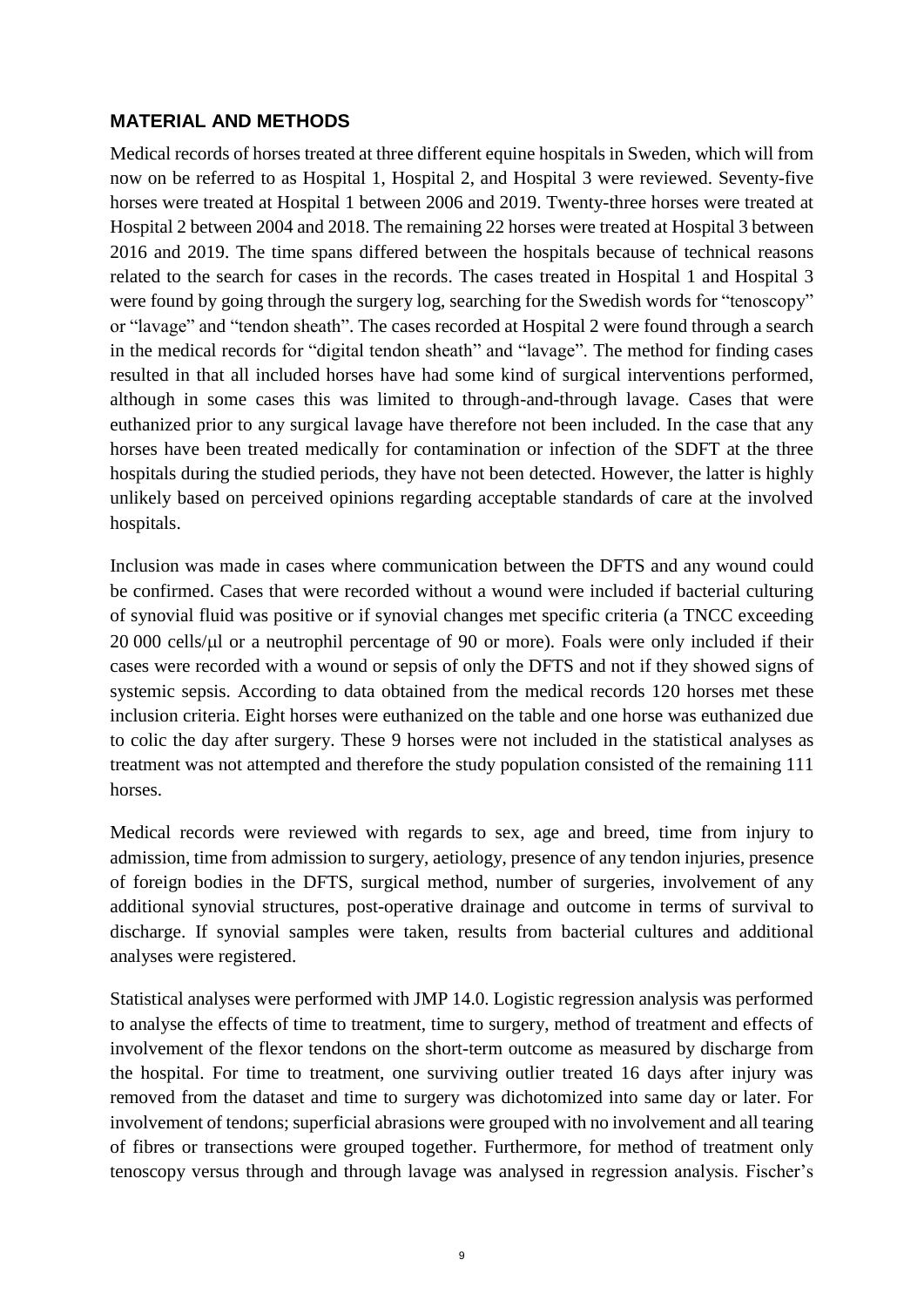exact test was used to test the levels of each variable independently. The level of significance was set at  $p<0.05$ .

# <span id="page-17-0"></span>**RESULTS**

# <span id="page-17-1"></span>**Descriptive data**

The study population of 111 horses consisted of 64 mares, 35 geldings and 12 stallions aged from 0 to 19 years with an average age of 6.3 years. Ninety-one horses (82%) survived to discharge from the hospital.

In 101 cases the reason for contamination of the tendon sheath was an identified wound, of which 84 were lacerations and 17 were puncture wounds. Three horses developed septic tenosynovitis following injection or surgery. In the remaining seven horses the aetiology could not be established. The distribution of different aetiologies and the number of surviving horses in each category are presented in Table 1. In eight horses more than one synovial structure was confirmed to be contaminated or infected. The additional structure consisted of the metacarpoor metatarsophalangeal joint in six horses and the remaining two horses had involvement of the proximal interphalangeal joint and the navicular bursa, respectively. Survival rates of horses with and without involvement of an additional synovial structure are presented in Table 1.

Information regarding the time to admission from onset of clinical signs or from the traumatic event was available in 97 cases. This time varied from less than one hour to 7 days. The majority of horses were treated within one day (75.3%) but there was one outlier that was treated after 16 days. Data regarding the time from admission to surgery was available in all cases but one. According to the medical records 50 horses were operated the same day as they arrived and 60 horses the day after or later. In six horses surgery was not performed until between two and four days due to a delayed diagnosis or the horse not being stable enough for general anaesthesia. Three of them survived and three were euthanized. The outcome relative to time to admission and related to time to surgery is summarised in Table 1.

All horses underwent surgical lavage under general anaesthesia at least once. The vast majority of the horses (86.5%) underwent tenoscopic lavage. The six horses treated with through and through lavage as the only method of lavage were all treated between 2004 and 2006. The open method was chosen in five cases due to extensive tissue trauma or a longer duration of clinical signs, or combinations thereof. The four horses that were categorized into the "combination of therapies" group underwent through and through lavage as the initial therapy. Three of them had tenoscopy performed as the second surgery and survived. One horse had tenoscopy performed as the fourth surgery and did not survive. The outcome of different surgical methods is presented in Table 1.

In 11 cases drainage incisions were made specifically to create post-operative drainage or the tenoscopy portals were left open for the same purpose. Two of them had intrasynovial drains placed that exited through one or two of the open portals. The survival rate with or without post-operative drainage is shown in Table 1.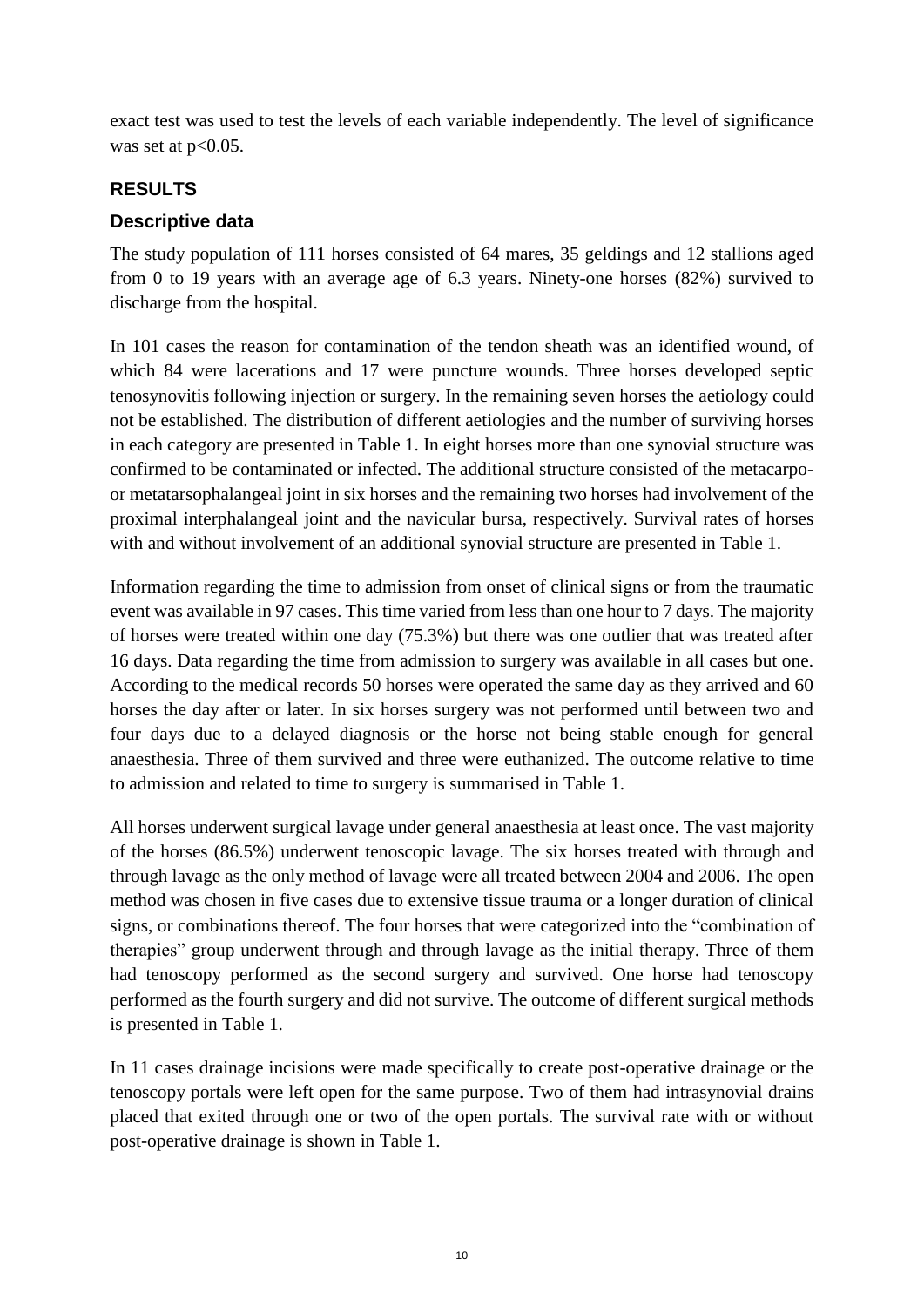Five horses had an infusion pump for continuous administration of antibiotics into the tendon sheath instilled postoperatively. Two of them received the pump after the second surgery and one after the third surgery. The two horses that had the pump instilled after the first surgery had a duration of clinical signs of at least four days at the time of surgery.

| <b>Evaluated factor</b>                                                     | No. of horses  | No. of horses surviving to<br>discharge $(\% )$ |
|-----------------------------------------------------------------------------|----------------|-------------------------------------------------|
| <b>Surgical method</b>                                                      |                |                                                 |
| Tenoscopy                                                                   | 96             | 82 (85.4)                                       |
| Through-and-through lavage                                                  | 6              | 4(66.7)                                         |
| Tenosynoviotomy                                                             | 5              | 2(40.0)                                         |
| Combination of therapies                                                    | $\overline{4}$ | 3(75.0)                                         |
| <b>Aetiology</b>                                                            |                |                                                 |
| Laceration                                                                  | 84             | 72(85.7)                                        |
| Puncture wound                                                              | 17             | 13(76.5)                                        |
| Iatrogenic                                                                  | 3              | 3(100)                                          |
| Idiopathic                                                                  | 7              | 3(42.9)                                         |
| Time from onset of clinical signs<br>or the traumatic event to<br>admission |                |                                                 |
| $<$ 24 h                                                                    | 73             | 64 (87.7)                                       |
| $>24$ h                                                                     | 24             | 17(70,8)                                        |
| Time for surgery relative to<br>admission                                   |                |                                                 |
| The same day                                                                | 50             | 40(80.0)                                        |
| The day after or later                                                      | 60             | 50(83.3)                                        |
| <b>Presence of foreign material</b>                                         |                |                                                 |
| Foreign material detected                                                   | 9              | 7(77.8)                                         |
| No foreign material detected                                                | 101            | 84 (83.2)                                       |
| Presence of tendon injuries                                                 |                |                                                 |
| Tearing of fibres or transections                                           | 42             | 36(85.7)                                        |
| No detected injuries or<br>superficial abrasions                            | 66             | 53 (80.3)                                       |
| <b>Additional synovial structures</b><br>involved                           |                |                                                 |
| DFTS + additional structure                                                 | 8              | 6(75.0)                                         |
| Only DFTS involved                                                          | 103            | 85 (82.5)                                       |
| <b>Post-operative drainage</b>                                              |                |                                                 |
| Portals left open                                                           | 11             | 7(63.6)                                         |
| Primary closure of portals                                                  | 100            | 84 (84.0)                                       |

Table 1. *Number of horses and the surviving proportion of them related to evaluated factors*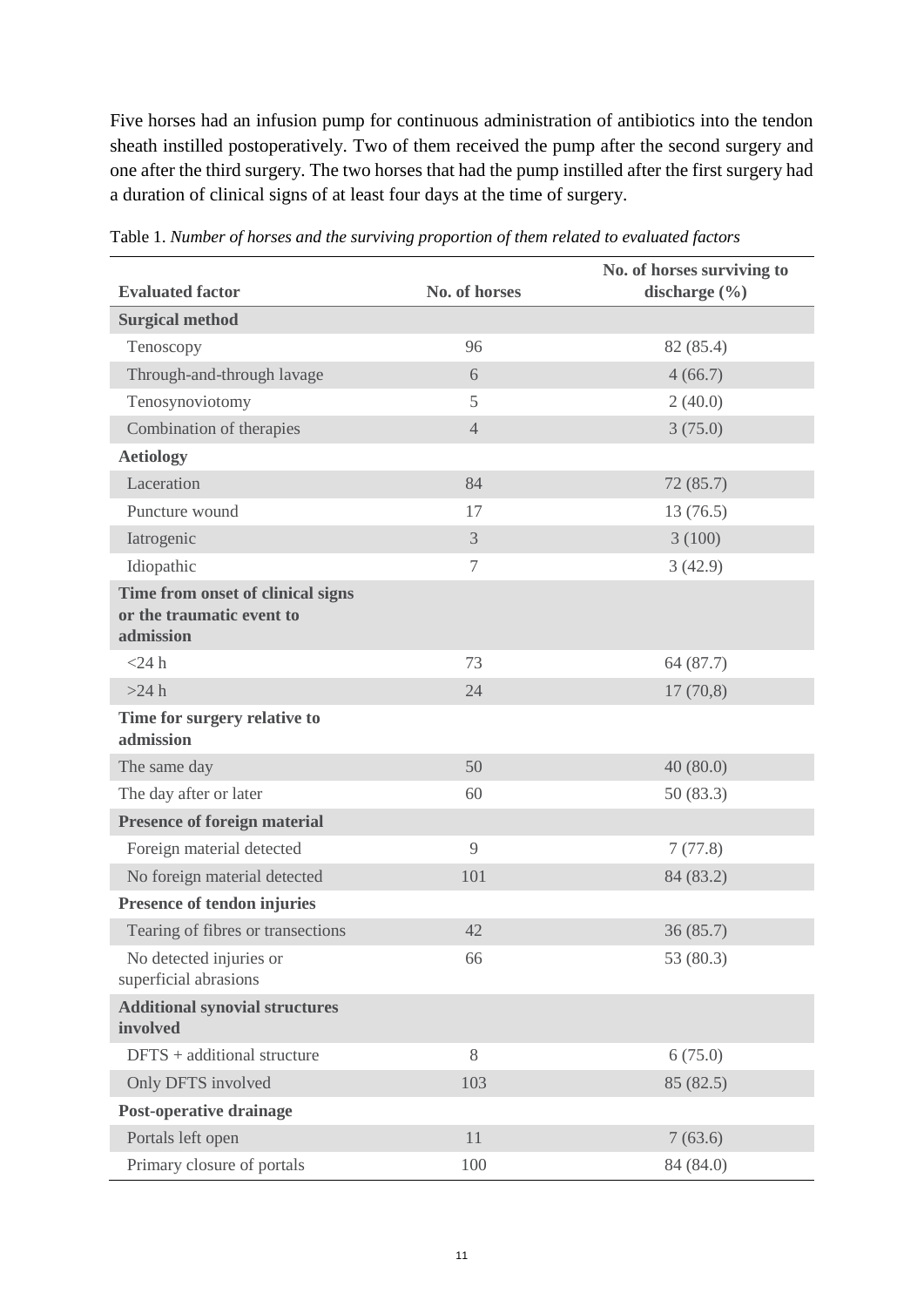Synovial samples were taken in 76 cases. Synovial fluid was submitted for culturing from 53 horses and 19 isolates were positive. Results of bacterial culturing are shown in Table 2. TNCC was analysed in 50 cases, TP was analysed in 36 cases and a neutrophil percentage was recorded in 46 cases. Results of synovial analyses are shown in Table 3.

| <b>Bacterial culturing</b>                      | No. of horses $\frac{6}{6}$ of the total<br>53 isolates) | No. of horses surviving to<br>discharge $(\% )$ |  |
|-------------------------------------------------|----------------------------------------------------------|-------------------------------------------------|--|
| <b>Bacterial growth</b>                         | 19(35.8)                                                 | 12(63.2)                                        |  |
| Staph. aureus<br>penicillinase+/penicillinase-  | 2/2                                                      |                                                 |  |
| Other Staphylococci                             | $\overline{2}$                                           |                                                 |  |
| Streptococcus spp.                              | $\overline{4}$                                           |                                                 |  |
| Actinobacillus equuli                           | $\overline{2}$                                           |                                                 |  |
| Enterococcus spp.                               | $\mathfrak{D}$                                           |                                                 |  |
| Citrobacter spp.                                | $\overline{2}$                                           |                                                 |  |
| E. coli                                         | 1                                                        |                                                 |  |
| Clostridium spp.                                | 1                                                        |                                                 |  |
| Other bacteria (typing)<br>information missing) | 1                                                        |                                                 |  |
| No growth                                       | 34 (64.2)                                                | 28 (82.4)                                       |  |

Table 2. *Results of bacterial culturing*

|                                       | Performed in no. |                        |                   |
|---------------------------------------|------------------|------------------------|-------------------|
| <b>Synovial analysis</b>              | of horses        | <b>Range of values</b> | <b>Mean value</b> |
| $TNCC$ (cells/ $\mu$ )                | 50               | 300-930 000            | 91200             |
| TP(g/l)                               | 36               | $6 - 82$               | 47                |
| <b>Neutrophil percentage</b><br>(9/0) | 46               | $10 - 100$             |                   |

# <span id="page-19-0"></span>**Statistical analyses**

There were no significant effects of any of the variables examined. There were no statistical differences between treatment initiated the day of injury versus later, no differences between performing surgery the same day versus later, no differences between tenoscopy and throughand-through lavage nor were there any effects of light or no tendinous injury versus partially severed or ruptured tendons on the short term outcome. However, when open technique was compared to other techniques the former was less likely to result in a successful short-term outcome, 40% for open technique versus 84%. This was significant when analysed separately, but not in the overall model.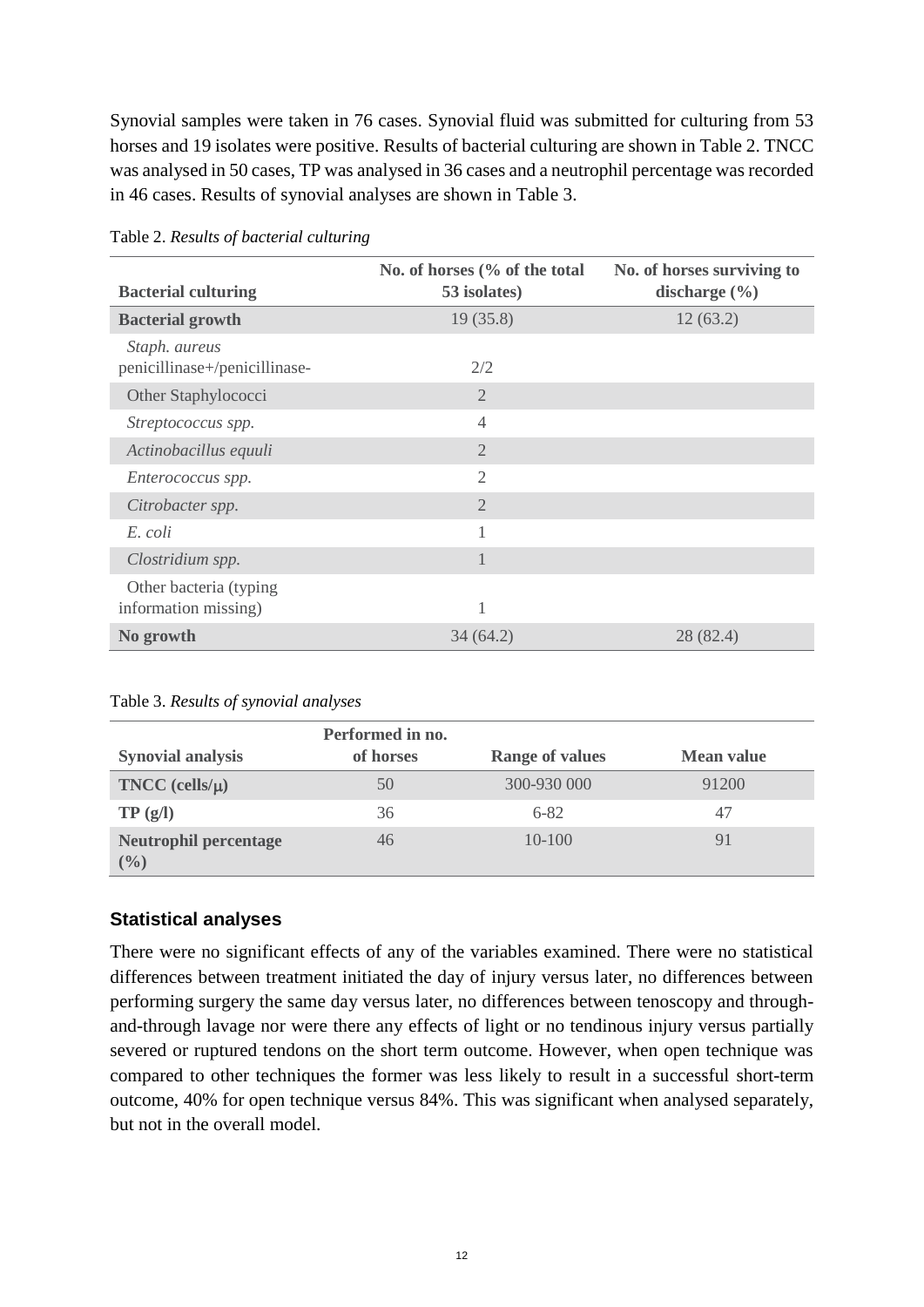#### <span id="page-20-0"></span>**DISCUSSION**

Synovial infections or wounds contaminating synovial structures are, and will continue to be, conditions that challenge equine clinicians on a regular basis. As they require costly and extensive treatment that is followed by an uncertain future for the horse it is of great importance that this field continues to be investigated. A large number of studies of septic arthritis or both septic arthritis and septic tenosynovitis have been published, but only a few of them have investigated conditions of the DFTS specifically (Frees *et al.,* 2002; Fraser & Bladon, 2004; Smith *et al.*, 2006). In the present study, cases of different aetiology were included and there was no standard treatment protocol other than that all horses underwent surgical lavage under general anaesthesia at least once. Furthermore, only horses in which treatment was attempted, such that they were allowed to recover form general anaesthesia, were included. The reason for this is that there are no generally accepted guidelines to indicate when treatment is meaningful or not, thus horses subjected to more or less arbitrary euthanasia were excluded. This may skew the results to some extent, but that cannot be known.

The present study has determined a short-term survival rate of 82% in 111 horses treated for contamination or infection of the DFTS. This result is comparable with those previously reported, i.e. a short-term survival rate between 78 and 90% (Frees *et al.,* 2002; Fraser & Bladon, 2004; Smith *et al.,* 2006; Wereszka *et al.,* 2007). Inclusion criteria varied slightly among these studies, with Frees *et al.,* (2002) and Fraser & Bladon (2004) only including horses treated tenoscopically for lacerations of the DFTS. Few authors have compared the outcome of different lavage techniques, but Wereszka *et al.* (2007) included horses that were treated both tenoscopically, by through-and-through lavage and with tenosynoviotomy and did not find a significant variation in survival rates among the different techniques. In the present study, the survival rate for the six horses treated by through-and-through lavage was 66.7%. When compared with the corresponding proportion (85.4%) of surviving horses among the ones treated tenoscopically, the difference was not significant. The low number of horses treated with through-and-through lavage compared to the ones treated by tenoscopy is a weakness in this comparison. Furthermore, all horses that were treated by through-and-through lavage as the only method of lavage were treated between 2004 and 2006. Such changes may have increased the importance of the time-span as a confounding factor as other changes in management may also have occurred over time. However, such potential changes have not been identified in the present investigation.

However, when the open surgery technique was compared with other techniques the former was significantly less likely to result in a successful short-term outcome  $(p=0.04)$ . One can speculate in that this is a reflection of the severity of the injury in these horses as the technique is usually chosen when large defects of the tendon sheath wall are present, often in combination with a long duration of clinical signs. To be able to evaluate the result of different treatment options and draw reliable conclusions regarding their efficiency another study design than the retrospective is required.

Despite the relatively high number of horses included in this study and the exclusion of one surviving outlier that was treated after 16 days, no significant difference in survival between horses that had treatment initiated within 24 hours and horses that had treatment initiated later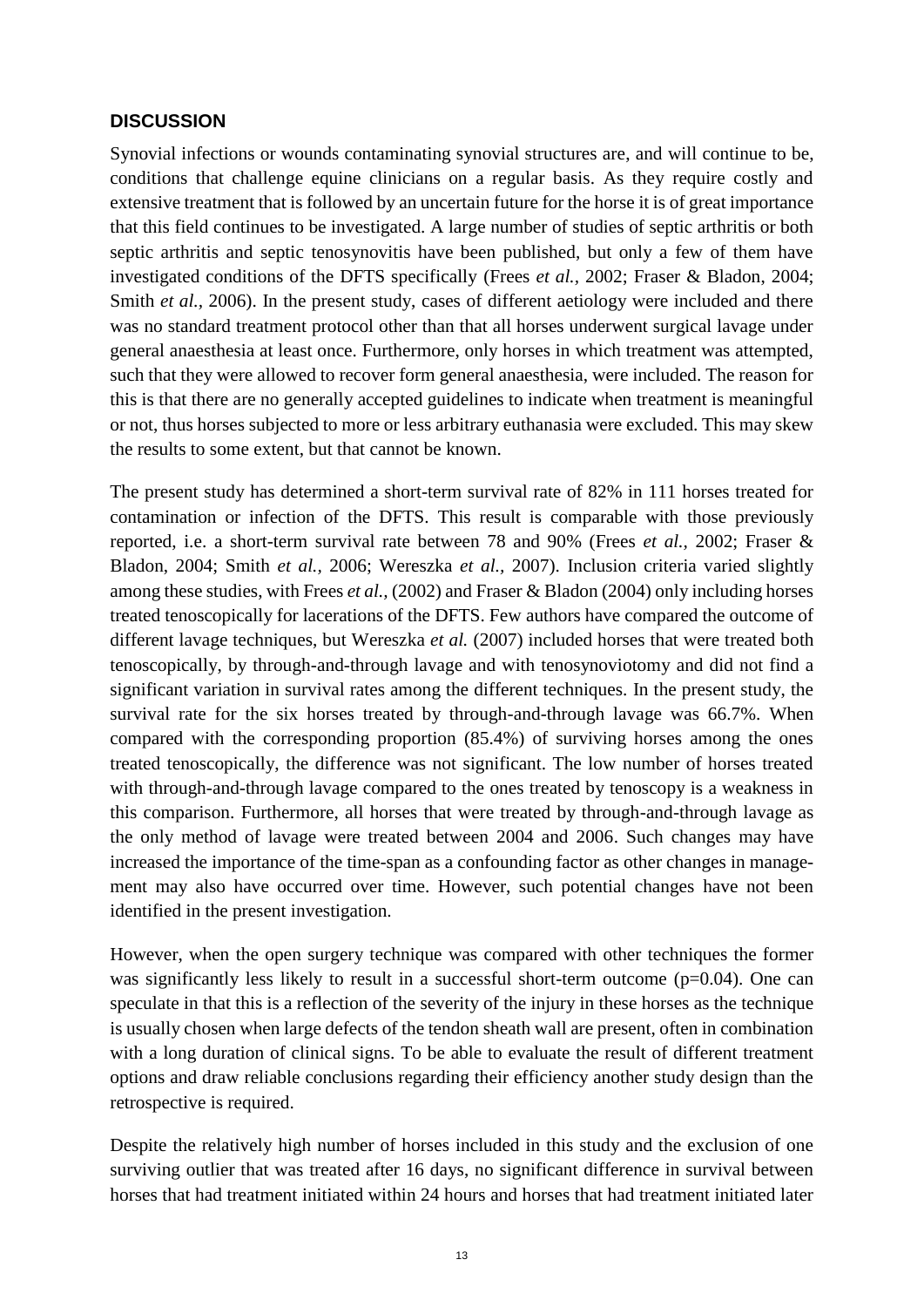could be shown. The results reported by (Frees *et al.,* 2002) supports that it is worth attempting to treat horses with septic tenosynovitis despite long duration of clinical signs. In Frees *et al.* (2002) the mean time from injury to surgery was 14.6 days and the short-term survival rate was still high (90%). On the other hand, Fraser & Bladon (2004) reported that the time to surgery had a significant impact on the outcome. When long-term follow-up was made, 89% of the horses operated within 36 hours and 40% of the horses operated after 36 hours returned to their intended use. Perhaps a significant relationship between time to treatment and outcome could have been shown in the present study if long-term follow-up would have been performed. Regardless of the correlation with outcome, an attempt to make a diagnosis and initiate treatment should be made as soon as possible, not least to achieve pain-relief for the suffering horse.

Fraser & Bladon (2004) found a significant difference in the proportion of horses returning to work between horses with or without tendon damage. In the present study it was hypothesized that the presence of tendon damage would influence the outcome. So was not the case. How long-term outcome was affected by tendon injuries was not investigated, and this is a subject for a separate study.

To summarize, the short-term survival rate in this particular population of horses with contamination or infection of the DFTS was good. The three hypotheses that horses treated early after injury or onset of clinical signs would have a better chance of survival, that damage to tendons within the DFTS would negatively influence the survival rate and that tenoscopic treatment would result in a better prognosis than through-and-through lavage could not confirmed for this population. Nevertheless, the survival rate of horses that underwent tenosyoviotomy was significantly lower than that of horses treated with other techniques. Controlled studies of a prospective design are required for assessment of whether the advantages of tenoscopy are generating better outcomes. However, given the current opinion that minimally invasive surgery is advantageous, it can be considered unethical to perform such a study. Long-term follow-up was not performed in this study and would perhaps have generated more conclusive results.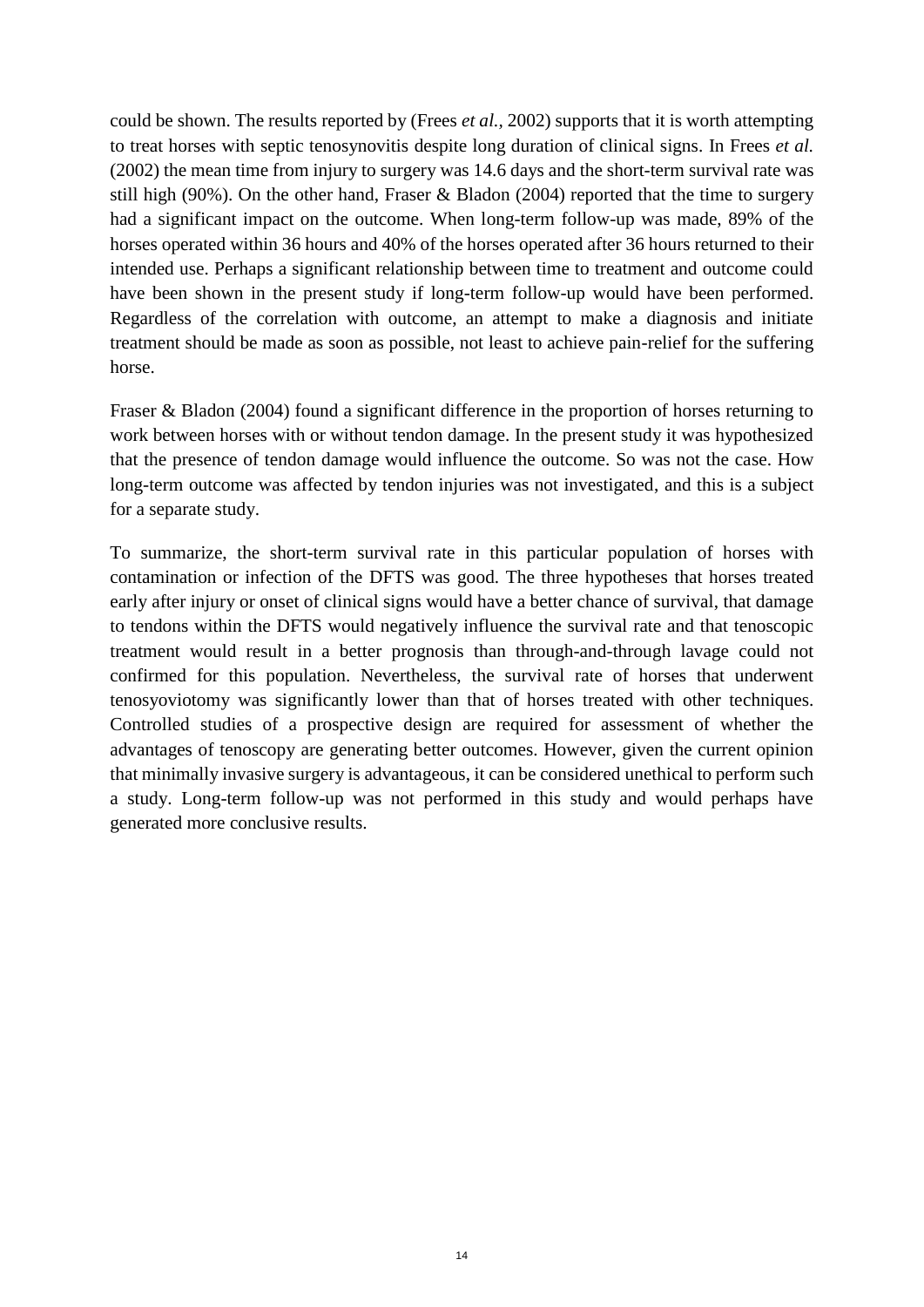# <span id="page-22-0"></span>**POPULÄRVETENSKAPLIG SAMMANFATTNING**

I detta examensarbete gjordes en uppföljande studie av 111 hästar som behandlats för kontaminerade eller infekterade kotsenskidor vid tre olika svenska hästsjukhus mellan 2004 och 2019. En infektion i en kotsenskida är ett allvarligt tillstånd som kan äventyra både hästens liv och dess framtida atletiska funktion. Det är därför av stor vikt att undersöka vilka faktorer som kan påverka prognosen för tillfrisknande för att kliniskt verksamma veterinärer ska kunna optimera behandlingen av tillståndet.

Kotsenskidan är en struktur som omsluter hästens böjsenor på baksidan av frambenets eller bakbenets nedre del. Senskidor är mycket lika leder med avseende på uppbyggnad och fysiologi. Till exempel innehåller de synovial vätska, allmänt uttryckt som ledvätska, vars huvudsakliga funktion är att minska friktionen inne i senskidan. Bakterier kan kontaminera en senskida eller en led på tre olika sätt; via ett sår, via blodbanan om hästen har en infektion som är systemiskt spridd i kroppen eller genom en behandling, exempelvis i samband med en operation eller injektion. Penetrerande sårskador är den vanligaste orsaken och kotsenskidan är en struktur som relativt ofta drabbas, på grund av dess ytliga och oskyddade placering på hästens ben. När bakterier har kontaminerat en led eller senskida får de lätt fäste där, förökar sig och skapar en infektion. Ledens eller senskidans svar på detta är en kraftig inflammatorisk reaktion som orsakar stor smärta för hästen och leder till hälta och svullnad. Komplikationer som kan uppstå och påverka hästens långtidsprognos är till exempel sammanväxningar mellan senorna i senskidan eller mellan senorna och senskidans vägg.

Vid en sårskada som involverar en senskida är behandlingen densamma som vid en manifest infektion även om sårskadan är färsk och infektionen inte hunnit etablera sig ännu. Behandlingen består av omfattande kirurgisk spolning som kan genomföras antingen via titthålskirurgi, eller genom att ett antal kanyler placeras i strukturen så att de utgör in- och utfarter för spolvätskan. Om titthålskirurgi tillämpas kan senskidan genomsökas för att identifiera främmande material och eventuella skador på senor eller andra strukturer kan upptäckas. I vissa fall, framförallt om skadorna är omfattande eller infektionen kronisk, kan det vara aktuellt med öppen kirurgi, vilket innebär att man får åtkomst för undersökning och spolning av senskidan via ett längre snitt än vad som görs vid titthålskirurgi. Flera nyligen publicerade studier betonar titthålskirurgins fördelar jämfört med de övriga metoderna, men få har jämfört resultatet av de olika teknikerna. Utöver spolningen av senskidan rengörs eventuella sår, sårkanter skärs rena och i största möjliga mån sutureras skadan för att sårets läkningstid ska förkortas. Dessutom behandlas hästen med antibiotika, antiinflammatorisk och smärtlindrande medicin allmänt. Antibiotika tillförs i vissa fall även lokalt i senskidan eller regionalt i benet.

I den här studien undersöktes huruvida ett antal specifika faktorer hade betydelse för behandlingsresultatet i form av överlevnad till utskrivning från djursjukhuset eller avlivning innan dess. De faktorer som utvärderades var behandling inom ett dygn eller senare, operation på dagen för ankomst till kliniken eller senare, vilken operationsmetod som användes samt förekomst av senskador eller ej. Baserat på den statistiska metod som tillämpades vid utvärderingen visade det sig dock att ingen av de undersökta faktorerna hade någon signifikant inverkan på överlevnaden bortsett från operation med öppen metod. Då överlevnaden hos hästar som opererat med öppen metod (40 %) jämfördes med överlevnaden hos hästar som opererats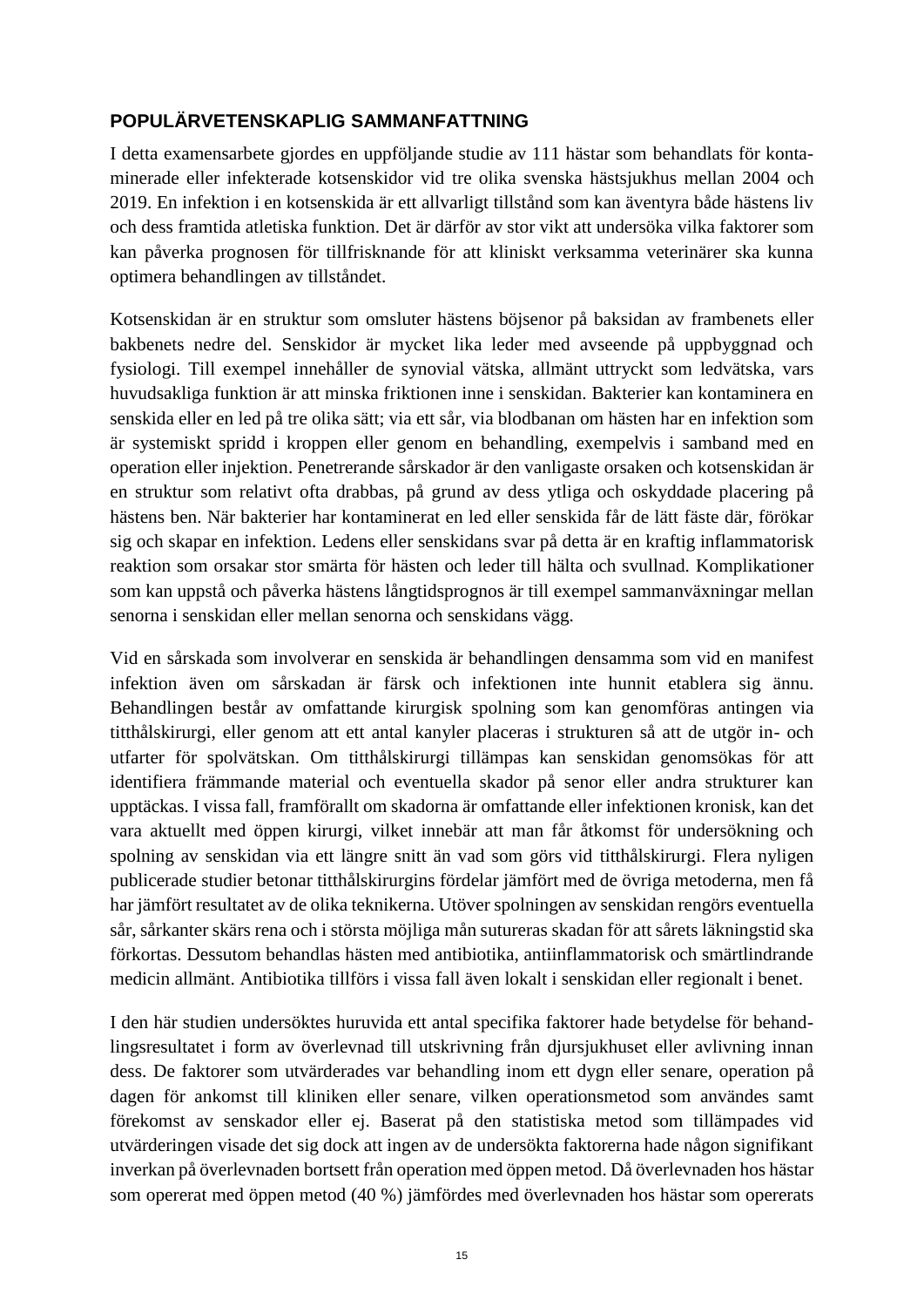med övriga metoder (84 %) visade sig skillnaden vara statistiskt säkerställd. Man kan dock spekulera i att då öppen operationsmetod valdes hos hästar som hade omfattande traumatiska skador eller kom till sjukhuset först flera dagar efter att skadan hade inträffat är det möjligt att dessa hästar hade haft dåliga förutsättningar oavsett vilken operationsmetod som hade valts. Generellt kan man endast dra begränsade slutsatser gällande resultatet av en behandlingsmetod i den här typen av studie, bland annat eftersom den inte styrs av ett specifikt standardiserat behandlingsprotokoll och på grund av att den utvärderar olika faktorers påverkan i efterhand. För att kunna dra tillförlitliga slutsatser avseende vilken operationsmetod som genererar bäst resultat skulle det behöva genomföras ytterligare forskning, i form av studier med en annan design.

Bland resultaten sågs även några ytterligare tendenser. Bland annat var procentsatsen av överlevande hästar högre bland dem som behandlades med titthålskirurgi jämfört med andra metoder och bland dem som fick vård inom ett dygn jämfört med övriga men ingen av dessa tendenser var så tydliga att slumpmässiga fördelningar inom den undersökta gruppen av fall kunde uteslutas. Då flera tidigare publikationer har framhävt tiden som en viktig faktor bör man inte förringa vikten av att så snabbt som möjligt ställa en diagnos och inleda behandling i de fall man misstänker en kontamination av eller infektion i en kotsenskida, om inte annat så för att hästen ska behöva ha ont så kort tid som möjligt.

Av samtliga inkluderade 111 hästar var det 91 stycken som överlevde fram tills att de skrevs ut från sjukhuset. Detta får anses som ett gott resultat och det stämmer överens med de resultat som publicerats i liknande studier relativt nyligen.

Det är möjligt att de utvärderade faktorer som inte hade någon statistiskt säkerställd effekt på överlevnaden fram till utskrivning från sjukhuset hade haft större påverkan på längre sikt. Långtidsuppföljningar gjordes inte i den här studien men hur prognosen för långtidsöverlevnad och utsikterna för återgång till arbete på tidigare nivå ser ut skulle vara en intressant frågeställning för en uppföljande studie.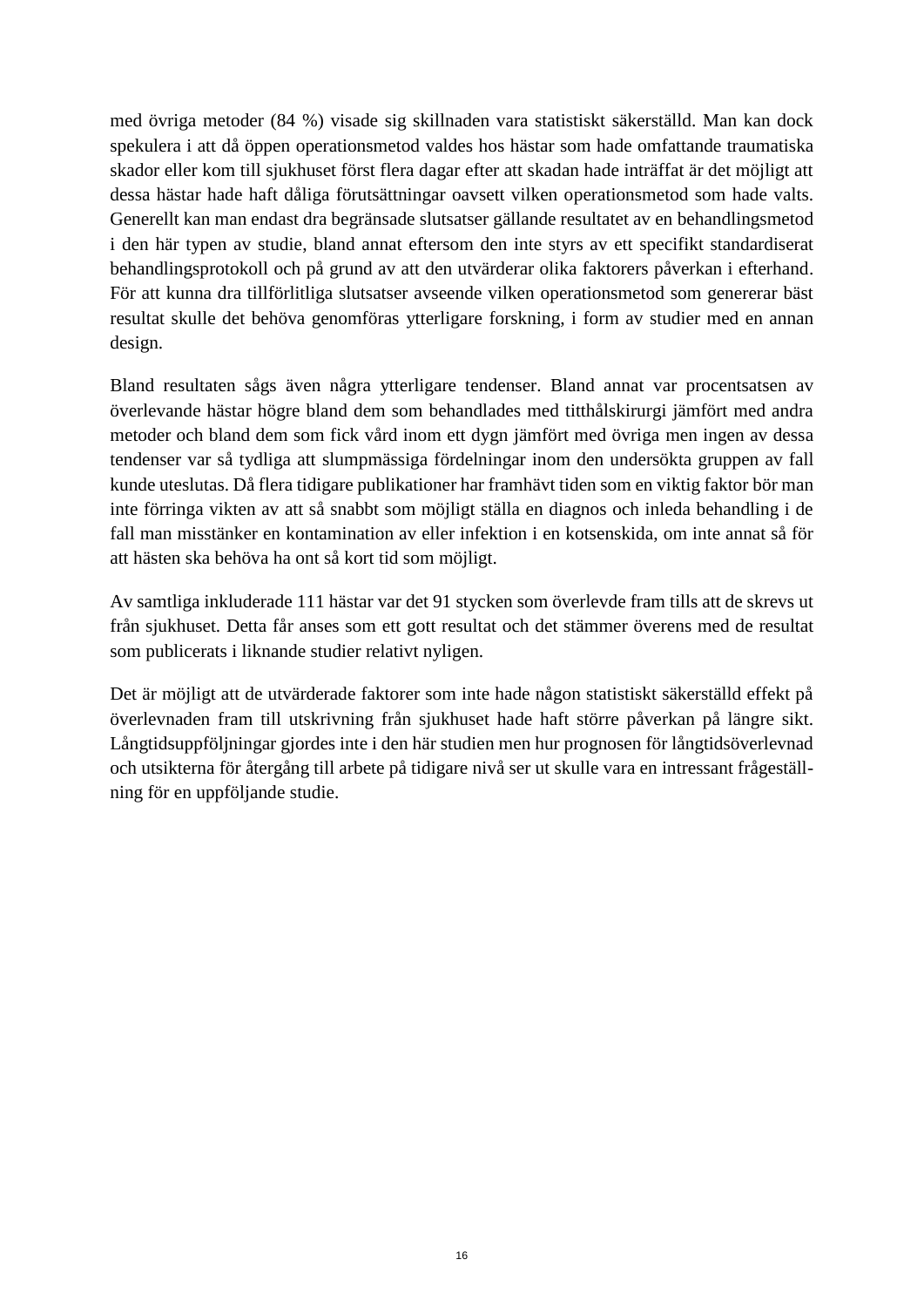#### <span id="page-24-0"></span>**REFERENCES**

- Beccati, F., Gialletti, R., Passamonti, F., Nannarone, S., Di Meo, A. & Pepe, M. (2015). Ultrasonographic findings in 38 horses with septic arthritis/tenosynovitis. *Veterinary Radiology & Ultrasound: The Official Journal of the American College of Veterinary Radiology and the International Veterinary Radiology Association*, vol. 56 (1), pp. 68–76.
- Bertone, A.L. (1995). Infectious tenosynovitis. *The Veterinary Clinics of North America. Equine Practice*, vol. 11 (2), pp. 163–176.
- Chan, C.C., Murphy, H. & Munroe, G.A. (2000). Treatment of chronic digital septic tenosynovitis in 12 horses by modified open annular ligament desmotomy and passive open drainage. *Veterinary Record*, vol. 147 (14), pp. 388–393.
- Denoix, J.M. (1994). Functional anatomy of tendons and ligaments in the distal limbs (manus and pes). *The Veterinary Clinics of North America. Equine Practice*, vol. 10 (2), pp. 273–322.
- Dyce, K.M., Wensing, C.J.G. & Sack, W.O. (2009). The forelimb of the horse. In: Dyce, K.M., Wensing, C.J.G. & Sack, W.O. (eds.), *Textbook of Veterinary Anatomy*. 4th. ed. St. Louis, Missouri: Saunders, pp. 586-623.
- Fraser, B.S.L. & Bladon, B.M. (2004). Tenoscopic surgery for treatment of lacerations of the digital flexor tendon sheath. *Equine Veterinary Journal*, vol. 36 (6), pp. 528–531.
- Frees, K.E., Lillich, J.D., Gaughan, E.M. & DeBowes, R.M. (2002). Tenoscopic-assisted treatment of open digital flexor tendon sheath injuries in horses: 20 cases (1992-2001). *Journal of the American Veterinary Medical Association*, vol. 220 (12), pp. 1823–1827.
- Frisbie, D.D. & Johnson, S.A. (2018). Synovial joint biology and pathobiology. In: Auer, J.A., Stick, J.A., Kümmerle, J.M. & Prange, D. (eds.), *Equine Surgery*. Missouri: Saunders, 5th. ed, pp. 1326– 1348.
- Gelberman, R.H., Vande Berg, J.S., Lundborg, G.N. & Akeson, W.H. (1983). Flexor tendon healing and restoration of the gliding surface. An ultrastructural study in dogs. *The Journal of Bone and Joint Surgery. American Volume*, vol. 65 (1), pp. 70–80.
- Grauw, J.C. de, Lest, C.H.A. van de, Brama, P. a. J., Rambags, B.P.B. & Weeren, P.R. van (2009). In vivo effects of meloxicam on inflammatory mediators, MMP activity and cartilage biomarkers in equine joints with acute synovitis. *Equine Veterinary Journal*, vol. 41 (7), pp. 693–699.
- Hardy, J., Bertone, A.L. & Malemud, C.J. (1998). Effect of synovial membrane infection in vitro on equine synoviocytes and chondrocytes. *American Journal of Veterinary Research*, vol. 59 (3), pp. 293–299.
- Honnas, C.M., Schumacher, J., Cohen, N.D., Watkins, J.P. & Taylor, T.S. (1991). Septic tenosynovitis in horses: 25 cases (1983-1989). *Journal of the American Veterinary Medical Association*, vol. 199 (11), pp. 1616–1622.
- Joyce, J. (2007). Injury to synovial structures. *The Veterinary Clinics of North America. Equine Practice*, vol. 23 (1), pp. 103–116.
- Malark, J.A., Nixon, A.J., Skinner, K.L. & Mohammed, H. (1991). Characteristics of digital flexor tendon sheath fluid from clinically normal horses. *American Journal of Veterinary Research*, vol. 52 (8), pp. 1292–1294.
- Mc Nally, T.P., Slone, D.E., Hughes, F.E. & Lynch, T.M. (2013). Tenosynoviotomy for sepsis of the digital flexor tendon sheath in 9 horses. *Veterinary Surgery: VS*, vol. 42 (1), pp. 114–118.
- McIlwraith, C.W., Nixon, A.J. & Wright, I.M. (2015). Endoscopic surgery in the management of contamination and infection of joints, tendon sheaths, and bursae. In: McIlwraith, C.W., Nixon,